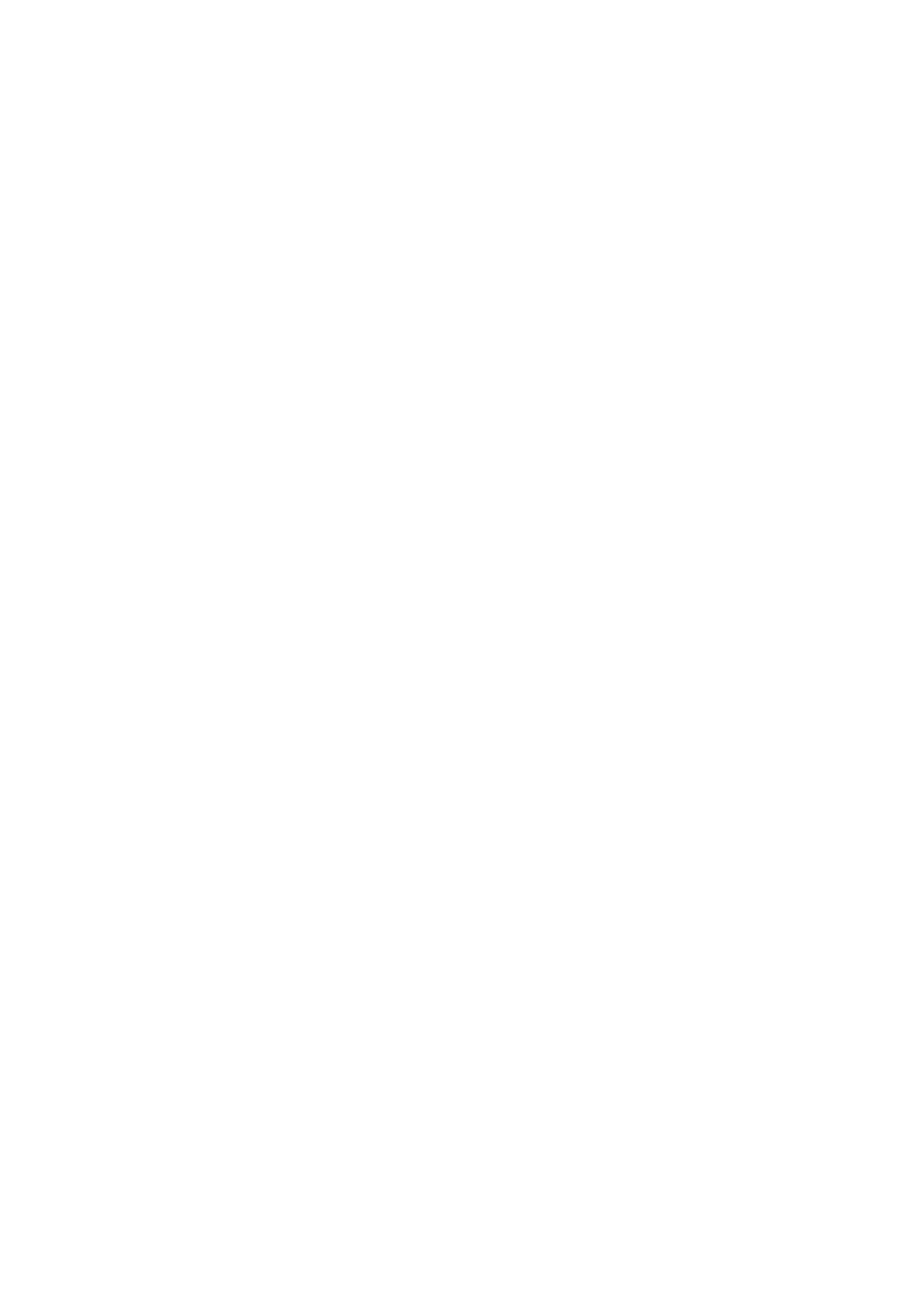#### Abstract

Fear is coupled to states of physiological arousal. We tested how learning and memory of threat, i.e. conditioned fear, is influenced by interoceptive signals. Forty healthy individuals were exposed to two threat (CS+, paired with electrocutaneous shocks) and two safety (CS-) stimuli, specifically time-locked to either cardiac ventricular systole (when arterial baroreceptors signal cardiovascular arousal to brainstem), or diastole (when these afferent signals are quiescent). Threat learning was indexed objectively using skin conductance responses (SCRs). During acquisition of threat contingencies, cardiac effects dominated: Stimuli (both CS+ and CS-) presented at systole evoked greater SCR responses, relative to stimuli (both CS+ and CS-) presented at diastole. This difference was amplified in more anxious individuals. Learning of conditioned fear was established by the end of the acquisition phase, which was followed by an extinction phase when unpaired CSs were presented at either the same or switched cardiac contingencies. One day later, electrocutaneous shocks triggered the reinstatement of fear responses. Subsequent presentation of stimuli previously encoded at systole evoked higher SCRs. Moreover, only those participants for whom stimuli had the same cardiac-contingency over both acquisition and extinction phases retained conditioned fear memory (i.e.  $CS + > CS$ -). Our findings reveal two important cardiac afferent effects on threat learning and memory: 1) Cardiac signals bias processing towards threat. 2) Cardiac signals are a context for fear memory; altering this context can disrupt the memory. These observations suggest how threat reactivity may be reinforced and maintained by both acute and enduring states of cardiac arousal.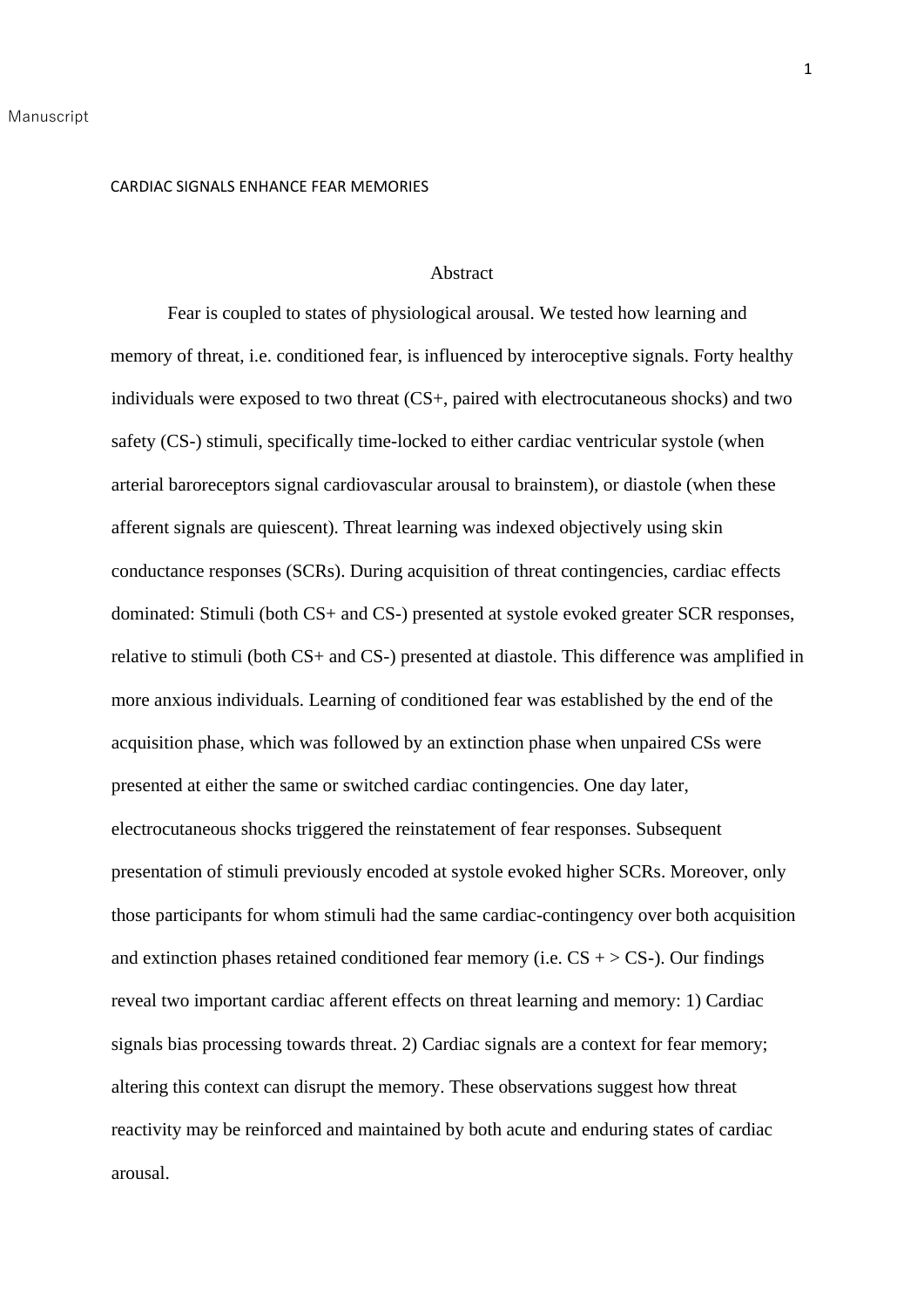Psychological processes interact dynamically with bodily physiology (Critchley et al., 2013). Cognitions and emotions trigger patterned autonomic changes (Kreibig, 2010) across bodily systems, reflected in skin conductance responses (SCRs), heart rate, blood pressure and breathing. Conversely, perceptions, thoughts and feelings are sensitive to afferent signals concerning the state of body and the accuracy with which such information is detected and represented (James, 1884; Wiens et al., 2000), a process known as interoception. Memory processing and decision-making reflect this embodiment of cognition (Damasio et al., 1991; Kandasamy et al., 2016) in which feedback of internal states of bodily arousal may facilitate attentional deployment, memory processing (Bradley et al., 1992; McGaugh, 2004; O'Connell et al., 2008), and subjective confidence in judgements (Allen et al., 2016).

We have previously shown how information about cardiovascular arousal, originating in phasic interoceptive signals from the heart, may selectively enhance the processing of fear and threat signals, including facial expressions of fear (Garfinkel et al., 2014b) and the potential presence of a gun (Azevedo et al., 2017). The same signals also interfere with processing of other forms of (non-emotional) perceptual information (Edwards et al., 2009; Schulz et al., 2009). Together, these observations suggest a target mechanism to manipulate the perceptual and cognitive processes underlying abnormal emotional experience, for example phobic anxiety (Watson et al., 2019). The present study set out to understand these mechanisms in greater depth: Here, using an experimental fear-conditioning paradigm, we examined how learning and extinction of threat are influenced by afferent signals concerning cardiovascular arousal.

Interaction between physiological and psychological processes can be revealed through experimental manipulation of bodily state, e.g. cortisol administration will influence memory, with implications for understanding memory effects of endogenous cortisol release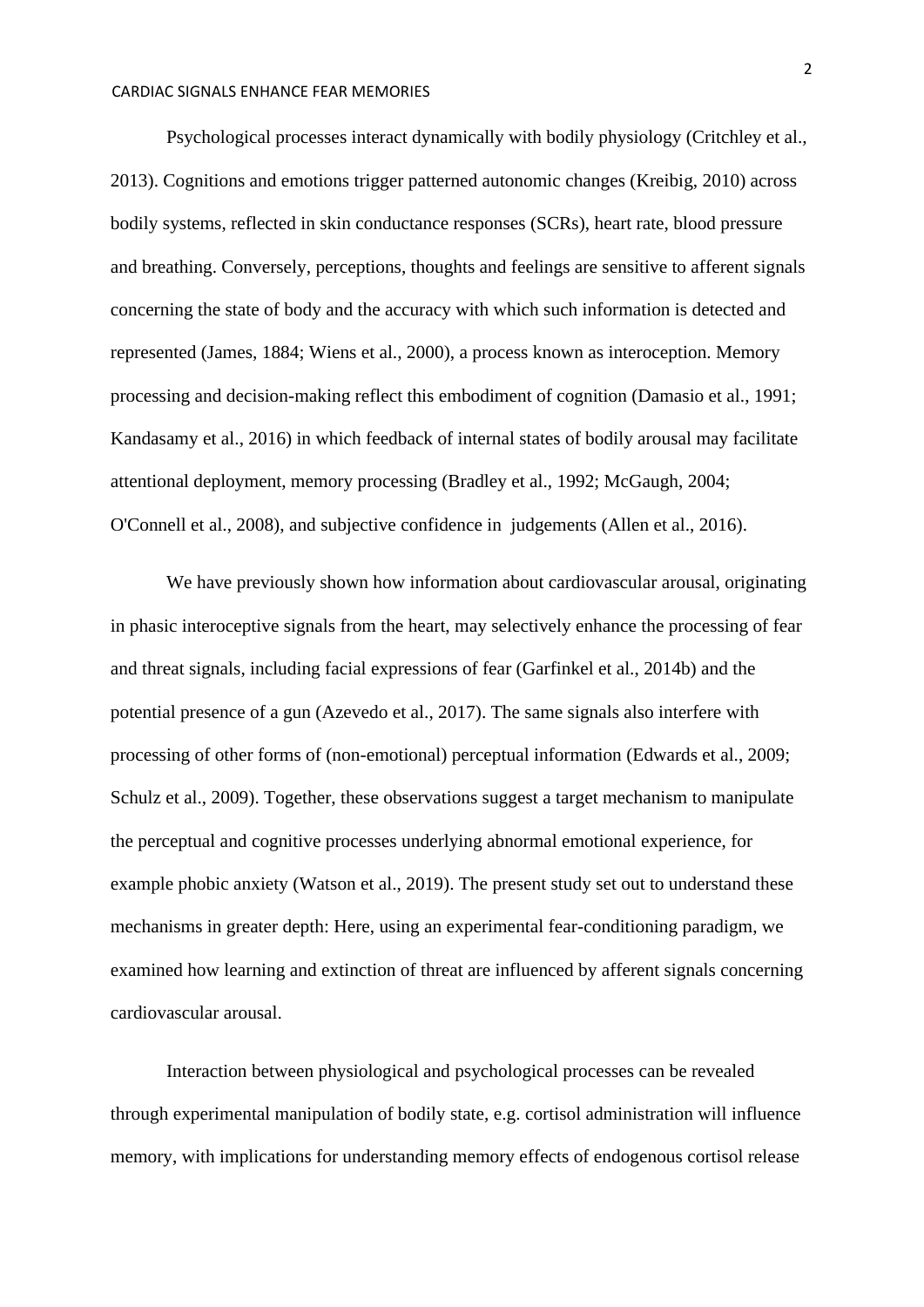during stress (e.g. Abercrombie et al., 2006; Okuda et al., 2004). One can also examine how natural fluctuations in physiological feedback impact specific mental processes: In the present study, we exploited cardiac signals. The beating of the heart triggers the phasic firing of arterial baroreceptors. These baroreceptors, located in the aortic arch and carotid sinus, are pressure-sensitive; they fire as the vessel walls are stretched by the ejection of blood from the heart at ventricular systole. In contrast, baroreceptor firing is quiescent between heartbeats, at diastole. Thus, afferent visceral signals occurring at ventricular systole inform the brain about state of cardiovascular arousal by encoding the timing and strength of heartbeats. Experimentally, the impact of this interoceptive channel can be tested by comparing responses to brief stimuli timed-locked to systolic and diastolic phases of the cardiac cycle (Garfinkel and Critchley, 2016). This methodology enables the psychological and behavioural impact of cardiovascular arousal signals to be studied selectively, without additional confounds of a generalised physiological arousal state (Garfinkel and Critchley, 2016).

There is well-documented evidence for an inhibitory influence of ventricular systole on stimulus processing. Systole, relative to diastole, attenuates pain responses including nociceptive flexion reflex to painful stimuli (McIntyre et al., 2006; McIntyre et al., 2008) and the subjective experience of pain (Dworkin et al., 1994; Edwards et al., 2002). Systole also attenuates startle responses to acoustic stimuli (Schulz et al., 2009), and impairs the encoding of words into memory (Garfinkel et al., 2013). This general inhibitory effect of cardiac systole on stimulus processing putatively reflects the primacy and attentional salience of internal (interoceptive) bodily sensations (Lacey and Lacey, 1978). However, this general model is now refuted by the demonstration of opposite, facilitatory effects of cardiac systole on the processing of specific types of emotional stimuli. In particular, systole enhances the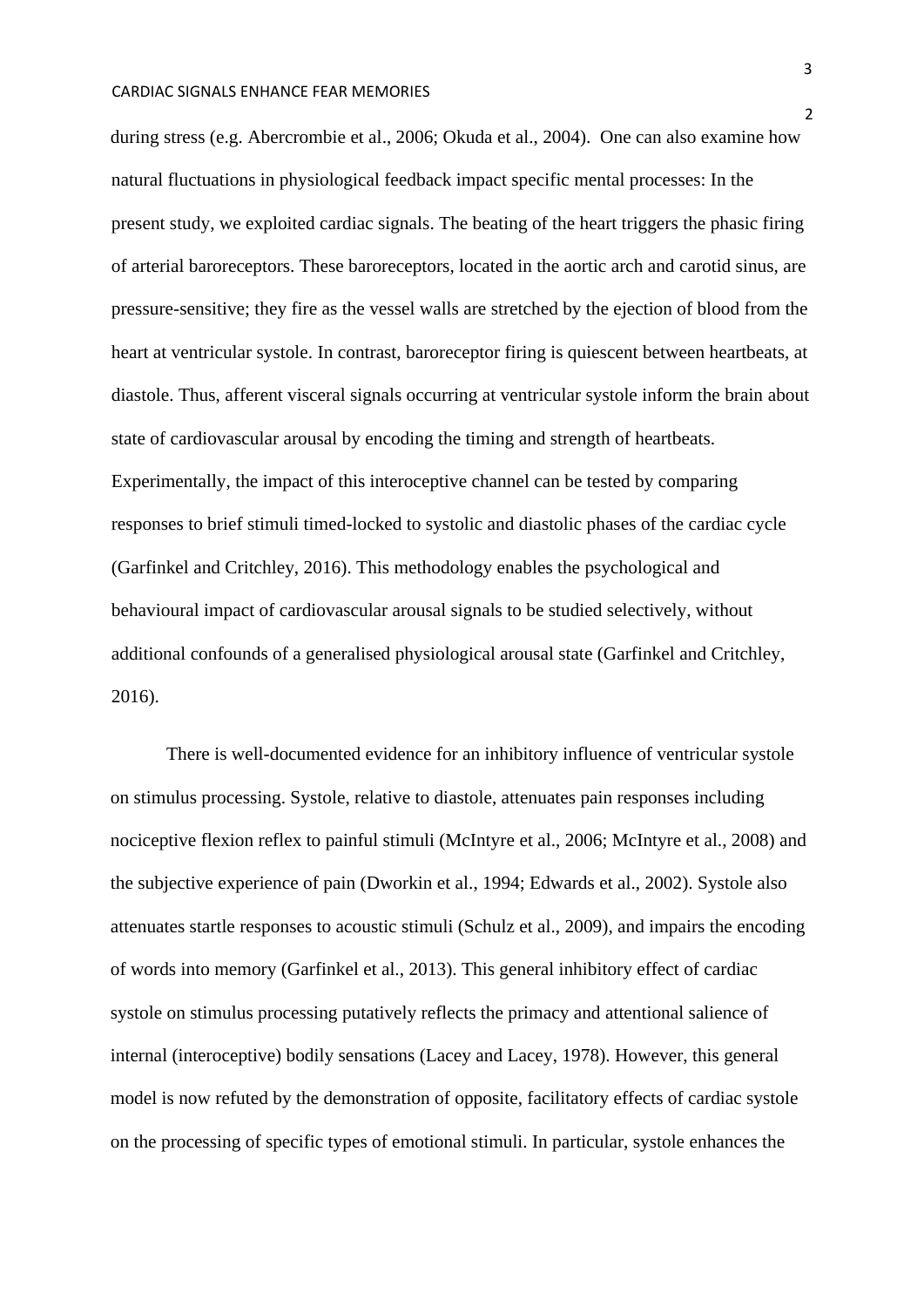processing of threat stimuli and fear signals (Azevedo et al., 2017; Garfinkel and Critchley, 2016). For example, presentation of emotional face stimuli at cardiac systole amplifies the perceived intensity of facial expressions of fear. Similarly, when presented at the cusp of conscious awareness, systole selectively increases the likelihood of detecting of such fear signals (Garfinkel et al., 2014b). Within the brain, systolic timing enhances the reactivity of the amygdala to fear faces (Garfinkel et al., 2014b) and to electrocutaneous shocks (Gray et al., 2009). Thus, this specific cardiovascular afferent channel specifically facilitates the processing of transient fear and threat stimuli while other types of processing are dampened. However, it has not previously been documented whether this effect extends to fear/threat learning and memory. Here we integrate a fear-conditioning paradigm with the timing of cardiac phasic to test for predicted effects of interoceptive signalling of cardiovascular arousal on the learning and retention of fear memories.

This study has clinical relevance: In humans, anxiety is characterized by exaggerated and sustained threat reactivity. Anxious individuals often manifest altered interoception, including heightened subjective (self-reported 'sensibility '(Ehlers and Breuer, 1992; Naring and Vanderstaak, 1995)) and objective (heartbeat detection task accuracy (Dunn et al., 2010; Pollatos et al., 2007)) sensitivity to interoceptive sensations, yet anxiety symptoms are further predicted by mismatch between subjective and objective (performance accuracy) measures of interoception (Garfinkel et al., 2016; Paulus and Stein, 2006). In anxiety, these interoceptive differences mostly relate to the cardiovascular domain, further motivating our interest in how threat learning is influenced by afferent cardiac signalling. We therefore modified a conventional conditioned-fear learning and memory (acquisition, extinction, reinstatement) paradigm to incorporate a cardiac timing component. We included two CS+ (neutral shapes, paired with shock), one presented at diastole and one at systole, and two CS-s (neutral shapes,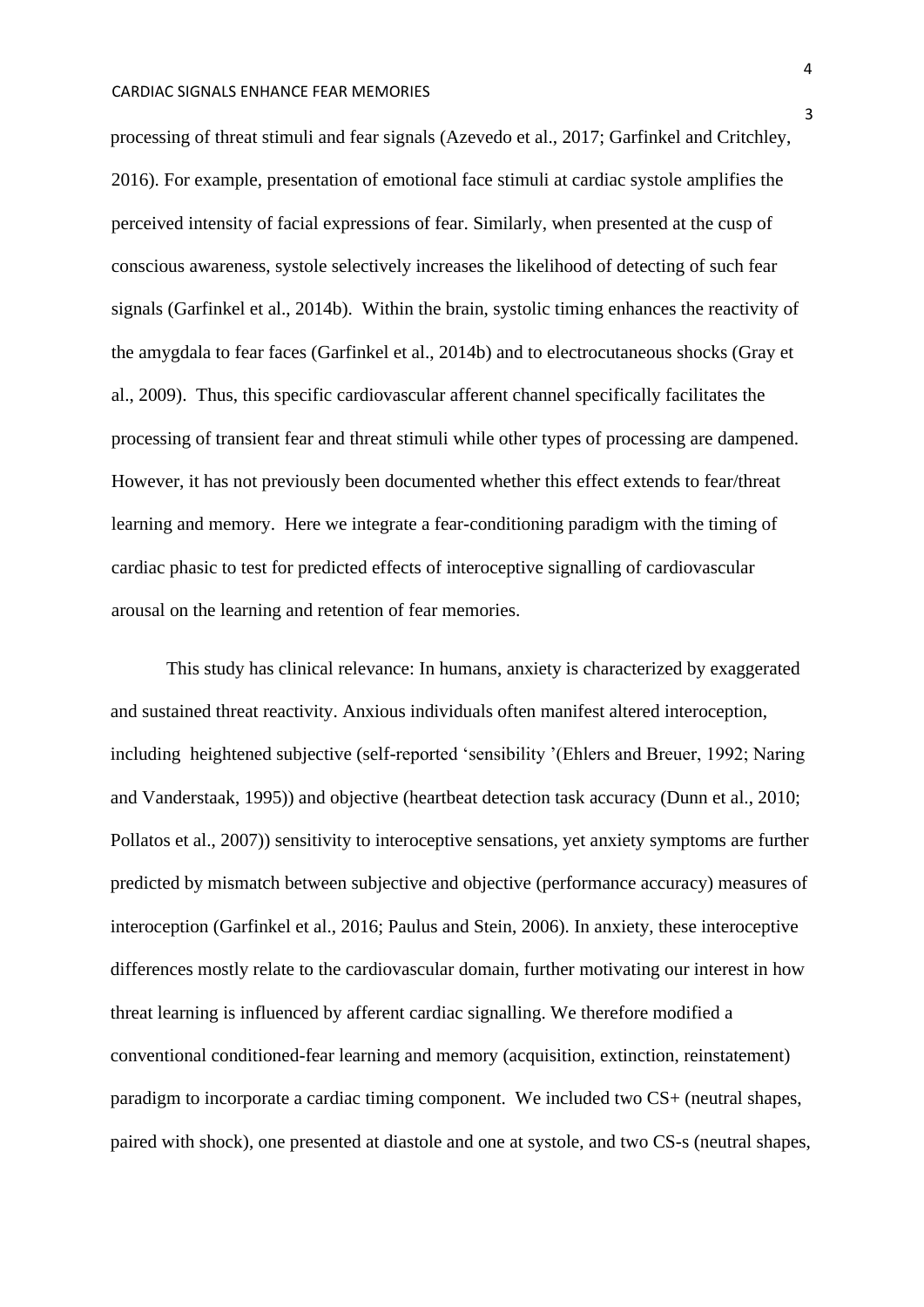never associated with an aversive stimulus), again one at systole and one at diastole (Achaibou, 2011). This manipulation created a cardiac 'context' for each CS and allowed us to test for the predicted enhancement of threat processing at systole during baroreceptor firing. The approach also permitted us to test for a contextual / congruency effect, similar to effects of environment on memory (Godden and Baddeley, 1975), in which interoceptive context can shape learning and retention, as observed for specific mood (Lewis and Critchley, 2003) or drug states (Duka et al., 2001). Thus, we hypothesized that brief cardiac state (systole or diastole) will facilitate memory when congruency is kept consistent during learning and consolidation. We explicitly tested for a specific influence of cardiac context by switching cardiac contingency: During extinction, half the participants processed each CS+ and CS- with the same cardiac contingency that they had experienced during acquisition of conditioned fear. For the other half of the participants, stimuli previously presented at diastole during acquisition were now presented at systole and vice versa. We measured objective and subjective indices of threat learning and fear memory. Objectively, we used stimulus-evoked skin conductance responses (SCRs, sympathetic electrodermal response) to index psychophysiological arousal to perceived threat. Unlike most other axes of sympathetic innervation, the SCR is cholinergically-mediated (i.e. not sensitive to changes in circulating adrenaline), is unopposed by parasympathetic innervation, and has no intrinsic afferent feedback. Moreover, unlike muscle sympathetic nerve activity, SCR is unaffected by baroreceptor activation / cardiac timing (Donadio et al., 2002). Subjectively, we used shock expectancy as an index of explicit knowledge of CS+ and CS- contingency, confirming acquisition of conditioned fear. Pleasantness ratings of the stimuli were also recorded as an indirect subject measure of their affective valence.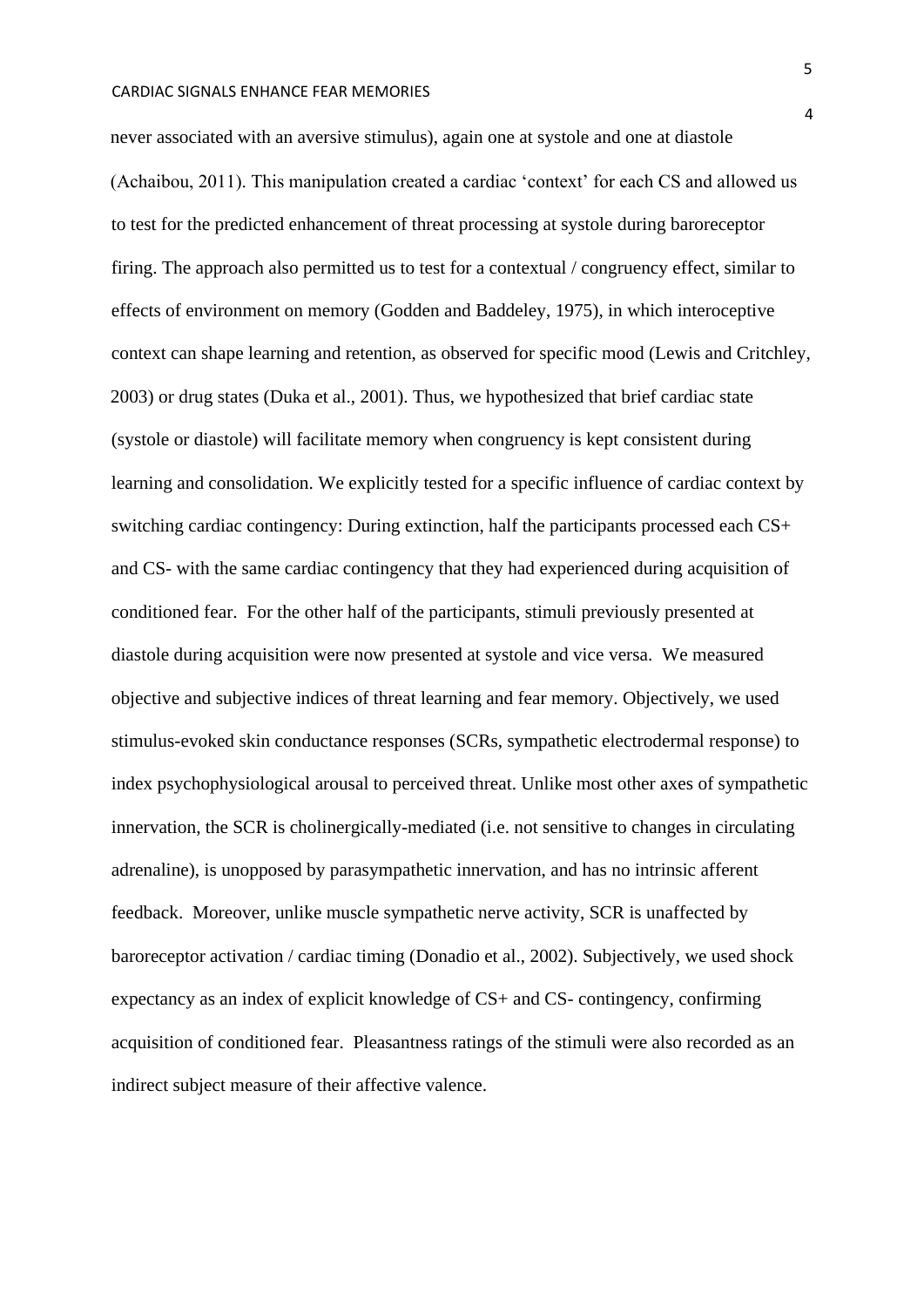Taken together, three specific predictions were made: (1) Fear processing will be enhanced at systole; (2) this enhancement will be exaggerated in more anxious individuals, and; (3) switching cardiac contingencies during extinction will disrupt memory for the conditioned response, manifesting as a diminished differentiation of CS+ and CS- (Day 2).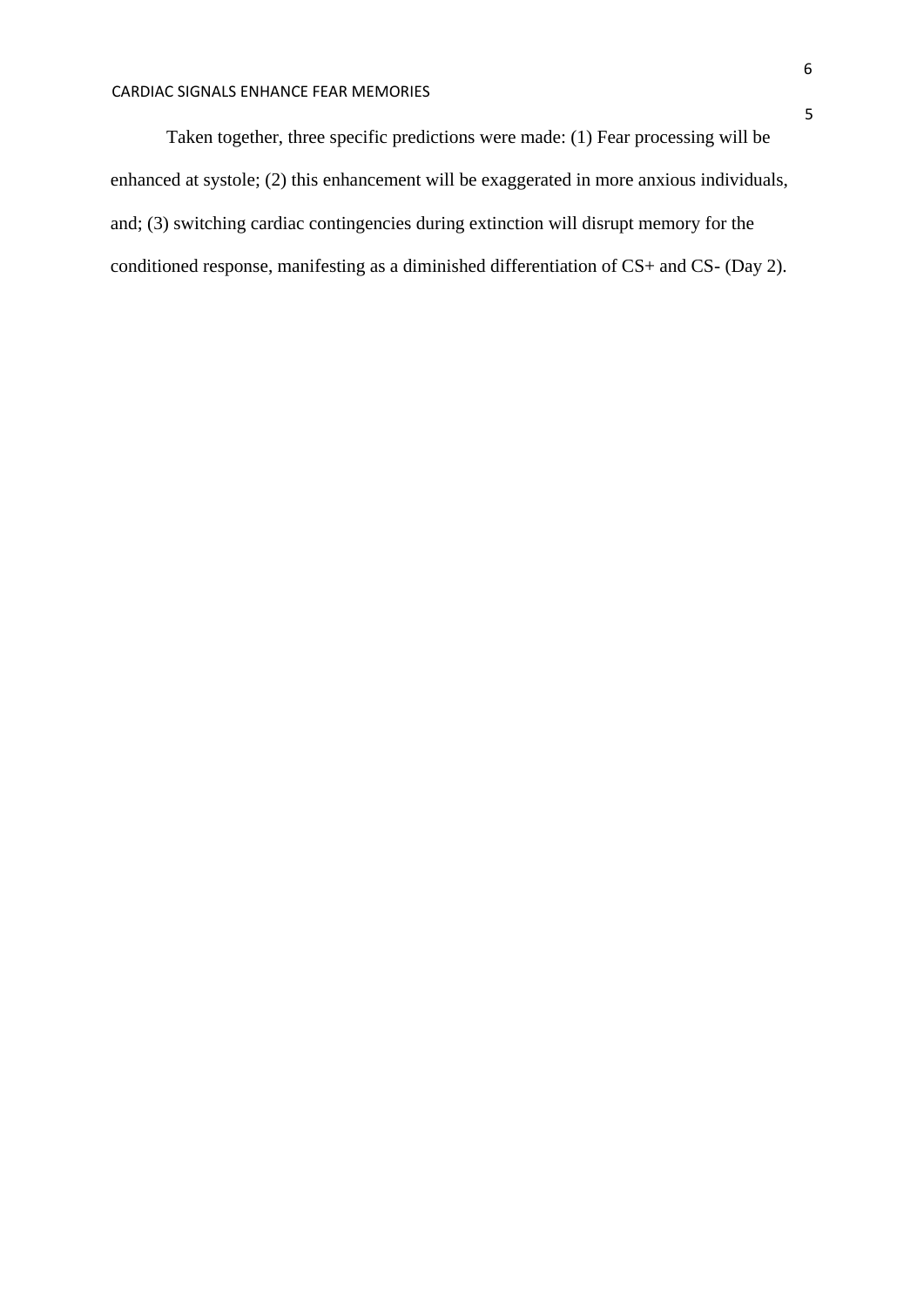6

#### **Methods Participants**

Power analyses based on prior research pertaining to cardiac effects demonstrate an average effect size of 0.52 (Azevedo et al., 2017; Garfinkel et al., 2014b), indicating a sample size of 25 is required to achieve 80% power. The 'return of fear', (e.g. elicited by a reinstatement procedure, following successful extinction) is well established (e.g. Hermans et al., 2005; Norrholm et al., 2006; Schiller et al., 2008). No previous study has utilised cardiac timing as an internal context, but it is well documented that the effects of fear reinstatement / recovery are sensitive to external context, as demonstrated in both animal and human experiments (e.g. LaBar and Phelps, 2005; Rescorla and Heth, 1975). Reinstatement effects for fear memory (using conditioning procedures) that are sensitive to context display effect sizes differing dependent on design and population. Previous work using fear conditioning procedures has detailed an average effect size of 0.82 (averaged across studies, LaBar and Phelps, 2005) for context-contingent reinstatement in humans, suggesting a sample of 19 would be sensitive to display this effect at 80% power. Together, a total sample size of 40 was chosen to cover the cardiac-timing effects and further accommodate the contextual manipulation.

Forty healthy volunteers (20 females), recruited through poster and online advertisements at the University of Sussex and in the local area (Brighton and Hove), participated in this study, receiving re-imbursement for their time. The age of participants ranged from 18 to 37 years, with a mean age of 23.4 years (SD= 4.8). Each participant completed the Spielberger State-Trait Anxiety Inventory to quantify individual differences in trait anxiety (Spielberger et al., 1983). Thirty-nine participants were right handed. The Research Governance and Ethics Committee of Brighton and Sussex Medical School,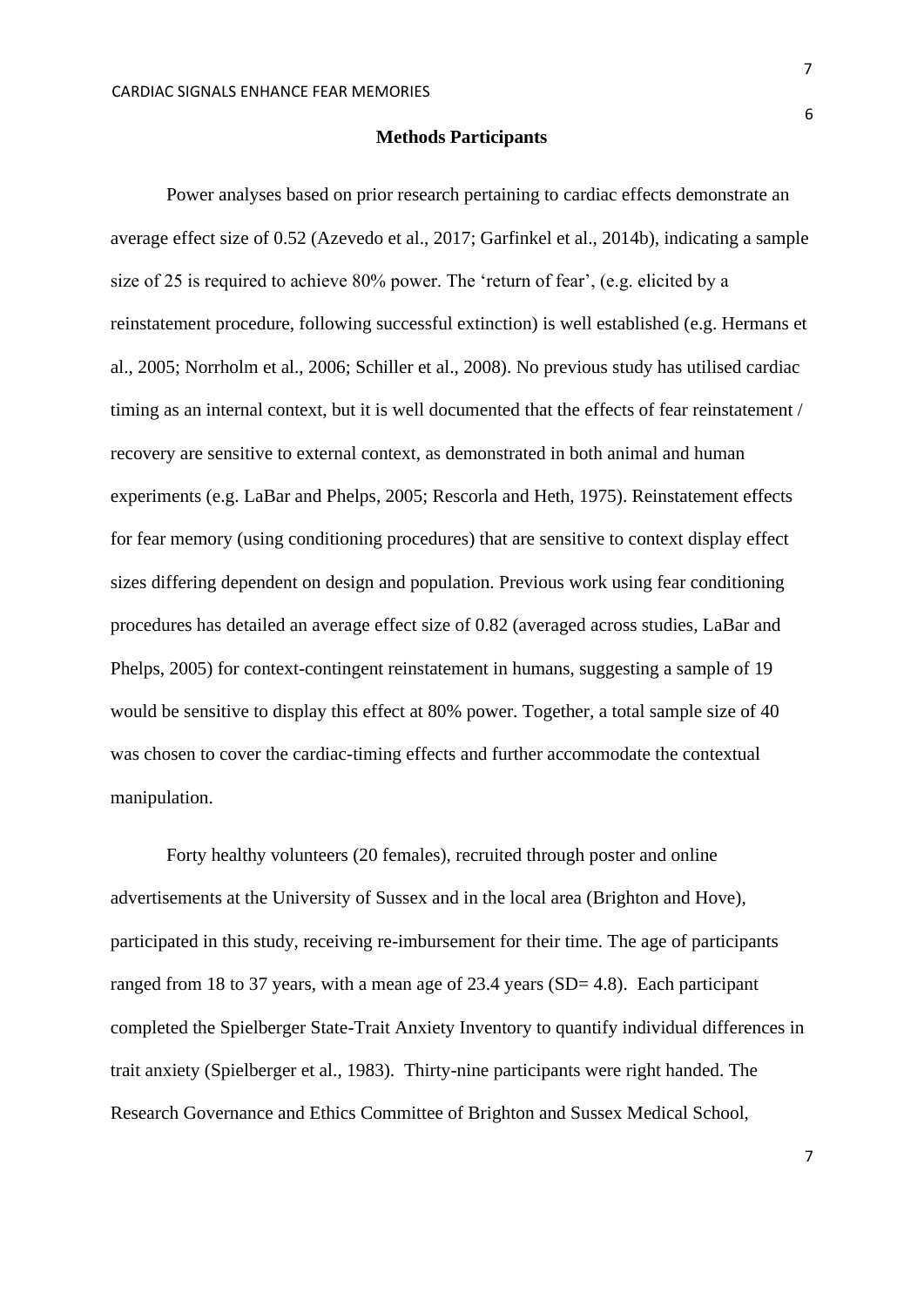University of Sussex (BSMS RGEC) approved the experiment. All research was conducted in accordance with relevant governance guidelines and regulations with participants providing informed consent prior to participating.

# **Fear conditioning paradigm and procedure**

The experiment consisted of three different phases over two sequential days: Day 1 - acquisition of conditioned fear (*conditioning phase*) and then an *extinction phase*, Day 2 - *reinstatement phase*, including test of reinstatement.

All components of the experimental procedure delivered using a computer-driven task, written in-house (Matlab, Natick, MA), in which stimulus presentation (including triggering of electrocutaneous shocks) was time-locked to the participant's electrocardiogram (ECG).

On Day 1, during the *conditioning phase*, four neutral stimuli (black abstract shapes on grey background) were used as conditioned stimuli (CS) (Hogarth et al., 2008). Two of the CS were followed by an aversive event (unconditioned stimulus; US) in the form of an electrocutaneous shock for 70.6% of the trials (partial reinforcement paradigm). This CS-US pairing conditioned two CS+ stimuli through association. The remaining two stimuli were unpaired, i.e. never followed by shock, thus forming CS-. We incorporated a cardiac timing manipulation by presenting one CS+ was time-locked to cardiac systole and the other to cardiac diastole. Similarly, one CS- was also time-locked to systole, while the other was presented at diastole. The initial learning phase lasted for 112 trials, with each of the four CS types (CS+systole, CS+diastole, CS-systole, CS-diastole) presented 28 times, fully intermixed throughout the task. Stimuli were present onscreen for screen for 100ms,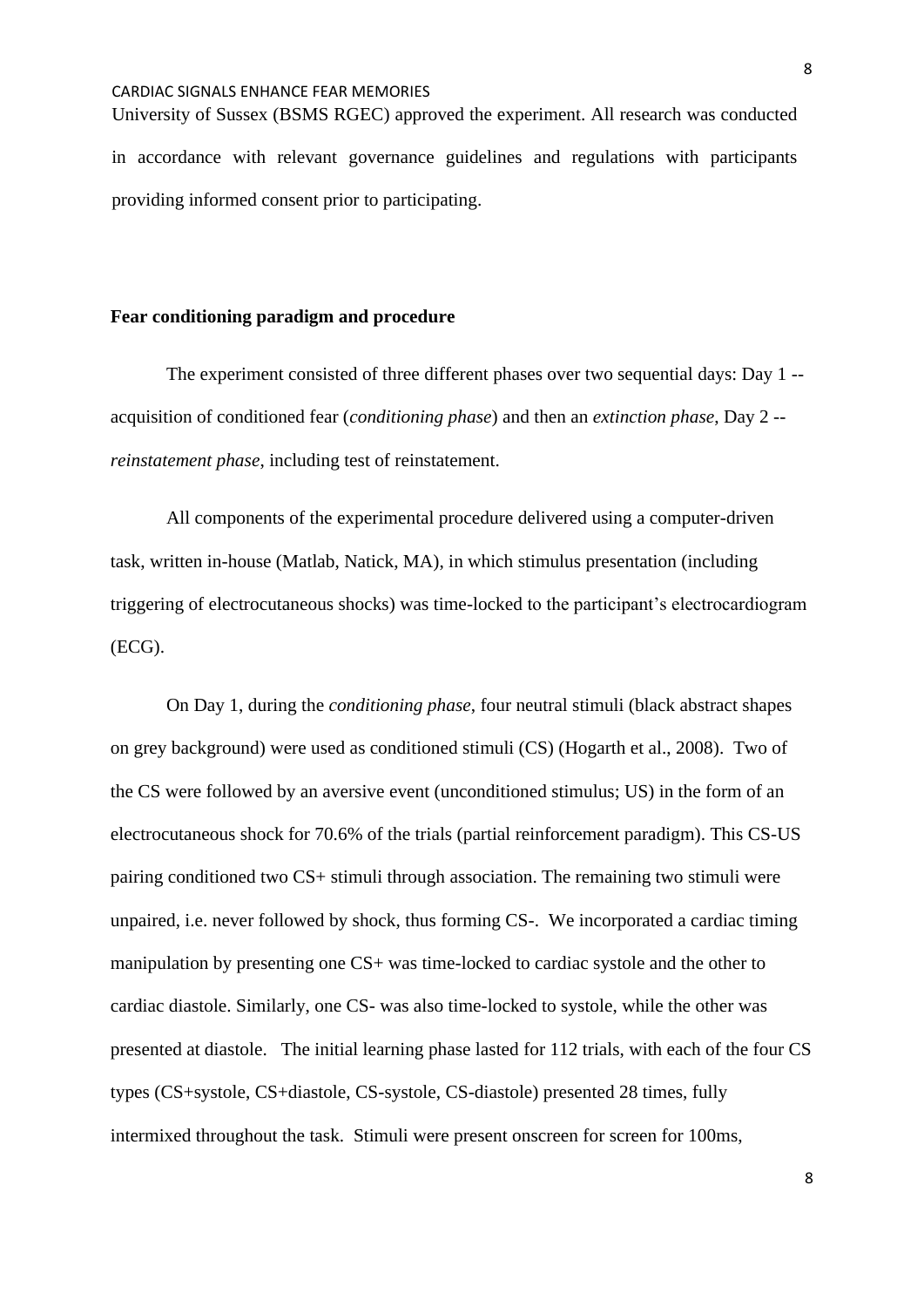sufficient for perceptual discrimination and encoding of shape identity. In paired trials, the US immediately followed CS+ offset. Inter-stimulus interval was a minimum of 8 seconds, typically longer and influenced by resting heart rate for contingent stimulus presentations (Figure 1).

Also on Day 1, following acquisition, newly learned fear was extinguished in a *fear extinction* phase, by repeated presentation of all four CSs in the absence of the US (shock). As in the initial conditioning phase, there were 28 presentations for each CS, resulting in 112 presentations in total. The *extinction phase* followed a between-participant design, in which approximately half of the participants  $(N=19; \text{ randomly assigned})$  experienced extinction with the same stimulus-heart contingencies (CS+ and CS- were presented at the timing period within the cardiac cycle as during the conditioning phase). For the remaining participants (N=21), stimulus-heart contingencies were switched during extinction (stimuli previously presented at systole were presented at diastole and vice versa).

Finally, in a *fear reinstatement* phase on Day 2, the (US-triggered) recovery of the fear memory was tested, providing insight into whether cardiac signals influence the return of previously learned and extinguished fear memories. Participants experienced the US (4 electrocutaneous shocks) at the beginning of the task. These shocks were not time-locked to the cardiac cycle. To test reinstatement, over 60 intermixed trials, each CS was presented 15 times without the US. In this final phase, none of the CSs was specifically time-locked to systole or diastole (Figure 1).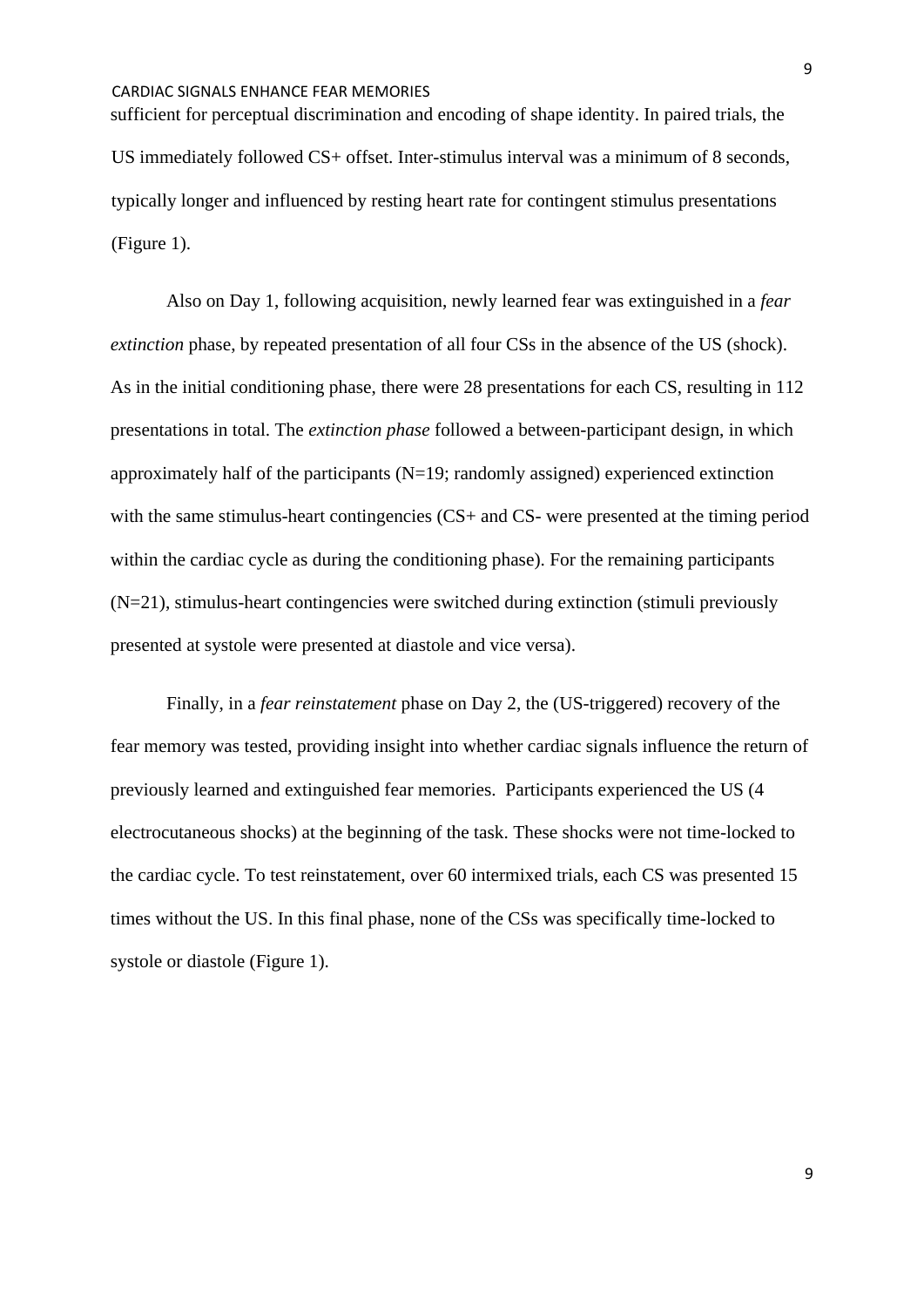

*Figure 1. To establish conditioned fear learning, conditioned stimuli (CS) were paired with a shock (CS+) or no shock (CS-) and time-locked to either systole (CS+s, SC-s) or diastole (CS+d, CS-d). During extinction, when no shocks were presented, half of participants (N=19) were shown the CSs with the same heart contingencies, while the other half of participants (N=21) had these contingencies switched, i.e. those stimuli originally viewed at systole were now seen at diastole, and those originally viewed at diastole were now seen at systole. On day 2, participants were exposed to random shocks (to reinstate the fear memories) and were then shown all conditioned stimuli. During this reinstatement phase, CSs were not time-locked to the cardiac cycle.* 

For all experimental phases, the participant sat in a quiet room in front of an 18-inch monitor, with arms rested on a cushion. She/he followed instructions to look at the presented pictures and move as little as possible. After each of the three phases, as a subjective measure of conditioning, the participant rated for each picture her/his expectancy of a shock using a continuous Visual Analogue Scale (VAS) between 'Never' and 'Every time it is presented'. Before and after each experimental phase, the participant rated the perceived pleasantness of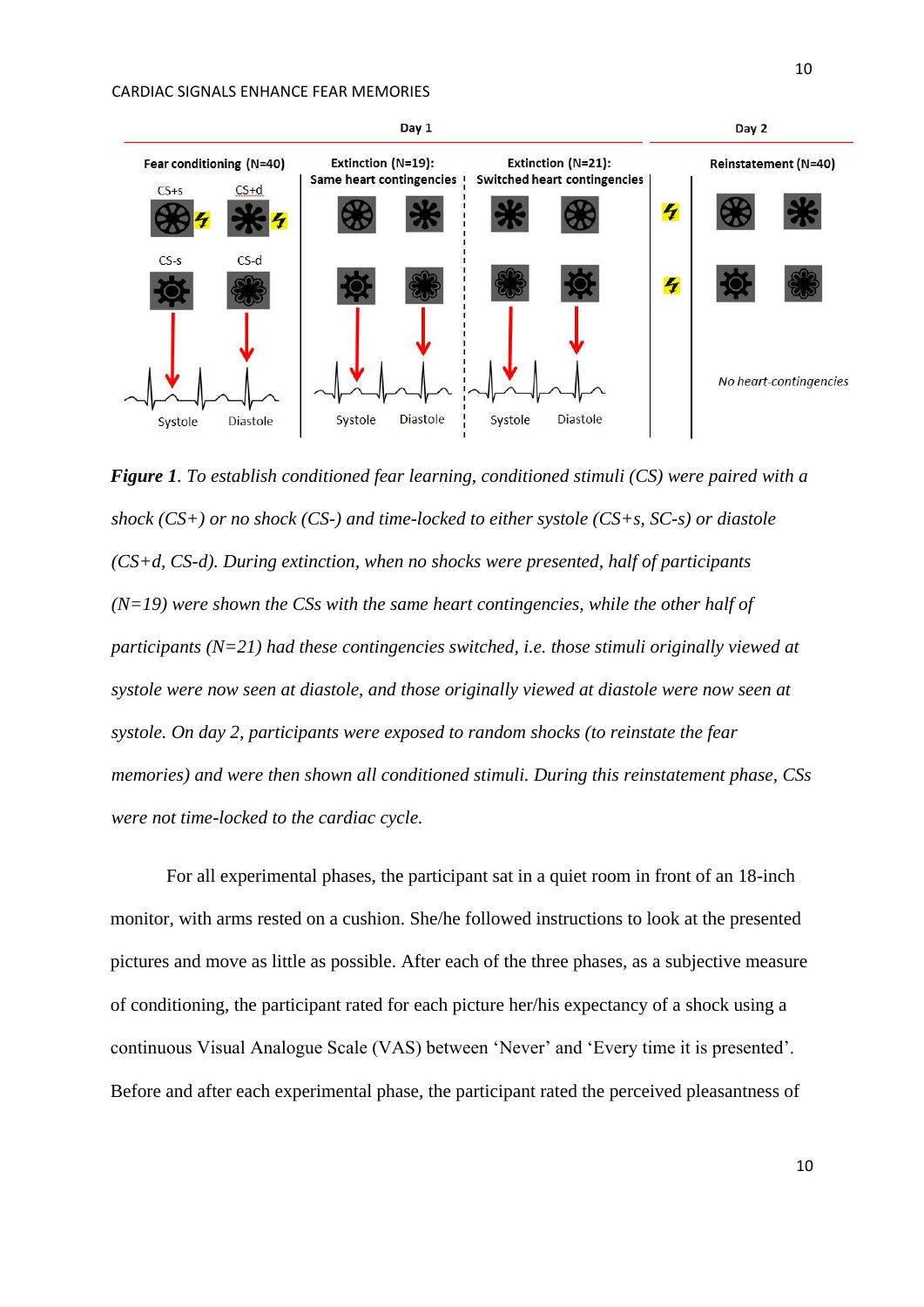each stimulus also using a continuous VAS ('not at all pleasant' to 'extremely pleasant'). In both cases, only the ends of the VAS were labelled.

# **Delivery of US and electrocutaneous stimulation thresholds**

Brief electrocutaneous shocks were delivered using a Constant Current Stimulator (Model DS7A®, Digitimer Ltd, Hertfordshire, England; compliant for clinical use within the European Community). Current strength could be varied between 0 and 100 mA. The skin on the left forearm of the participant was cleaned (Cutisoft®, BSN MedicalGMBH, Hamburg, Germany) before affixing two Ag/AgCl electrodes covered in conductive paste (Ten20®, D.O. Weaver and Company, Aurora, US) with surgical tape. These were connected to the stimulator. Each participant's individual stimulation threshold was then determined by taking the mean value of current strengths that were experienced as highly annoying but not painful (Garfinkel et al., 2014a; Orr et al., 2000). To find this level, current strength was increased in small steps starting from 0 until the participant experienced any signs of pain (as ascertained via yes/no self-report, P1), then it was increased once more before decreasing incrementally until the participant no longer reported pain (P2). After another step down, this step-wise procedure was repeated twice to find points P3 –P6 before the mean of all six was taken as the threshold (Ascending-Descending Method of Limits; Dixon, 1965). During the experimental procedure, all electrocutaneous shocks were delivered as continuous 50ms pulses for a total duration of 200ms.

# **Electrodermal activity (Skin Conductance Responses; SCRs)**

Two Ag/AgCl electrodes were attached to the fingertips of the participant's index and middle fingers of the right hand and attached to a Skin Conductance Module (CED 2502®, Cambridge Electronic Design Ltd, Cambridge, England). The sensor electrodes were attached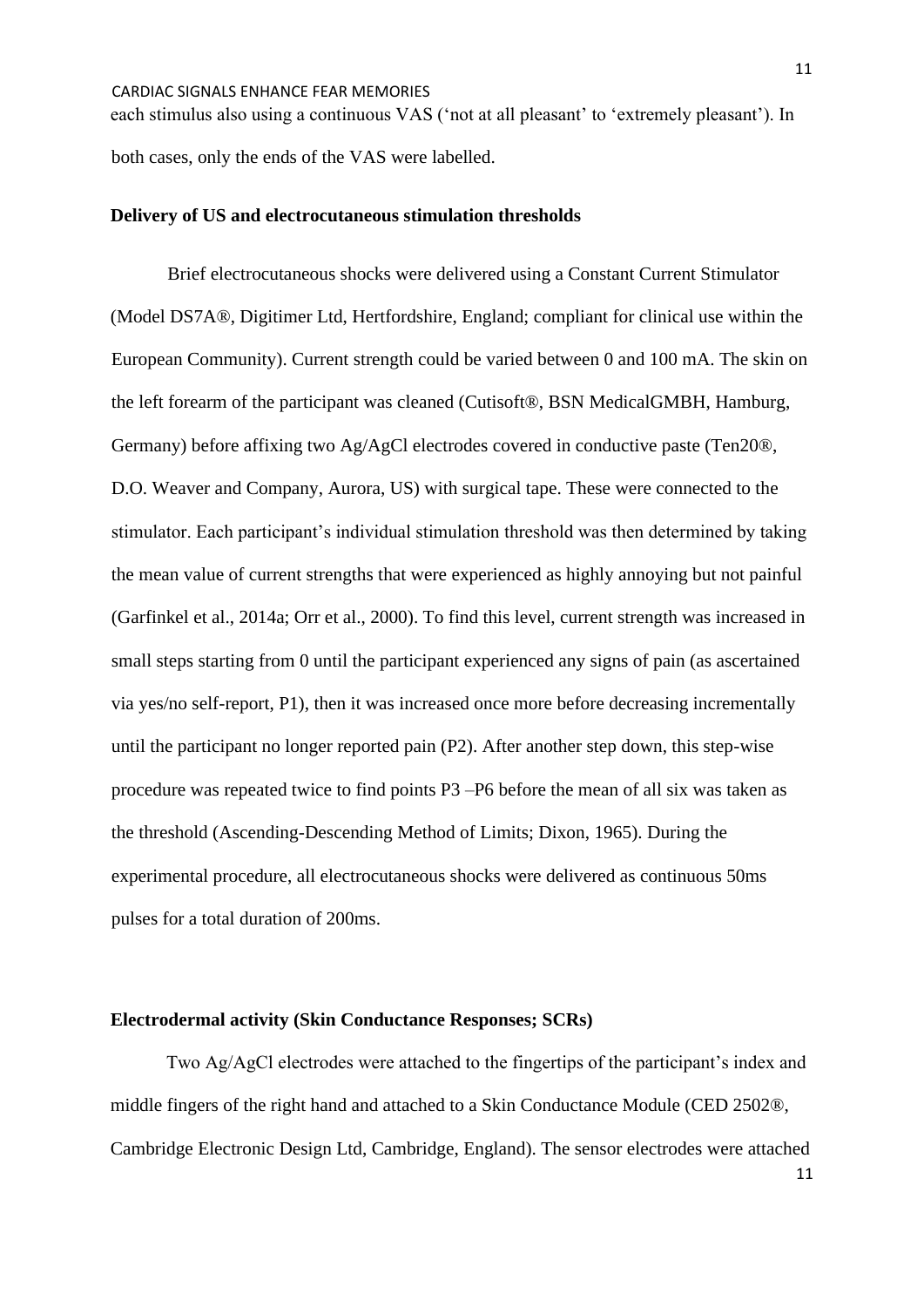using surgical tape to the skin and conductive paste was applied in between. The electrodermal signal was relayed via an analogue-to-digital converter (CED-Power 1401®, Cambridge Electronic Design Ltd) to the recording software, Spike (Version 2.6, Cambridge Electronic Design Ltd). Responses were sampled at 100 Hz (Lim et al., 1997). Electrodermal activity was recorded during all phases of the fear conditioning, extinction and reinstatement procedure.

### **Electrocardiogram (ECG)**

Each participant underwent electrocardiography (single channel ECG) for the duration of the experiment. The skin on the left and right upper chest and the left lower back was cleaned (Cutisoft® wipes) and three Ag/AgCl monitoring electrodes with foam tape and sticky gel (3M HealthCare, Neuss, Germany) were attached. Electrodes were connected to an ECG Electrode Adaptor (CED 1902-11, Cambridge Electronic Design Ltd). The signal was amplified (CED 1902 Quad System, Cambridge Electronic Design Ltd) and sent through the analogue-to digital converter (CED-Power 1401) to a second channel in Spike. A real-time script running on the CED-power1401 unit, identifying the QRS complex with millisecond temporal accuracy, controlled the ECG-triggered timing of stimulus presentation. Stimulus presentation was time-locked to either the R-wave (end of cardiac diastole) or delayed 300 ms from the R-wave peak, coincident with systole (Garfinkel et al., 2014b; Gray et al., 2009) when baroreceptor impulses are processed centrally (Edwards et al., 2007; Edwards et al., 2009; Gray et al., 2009).

### **Anxiety**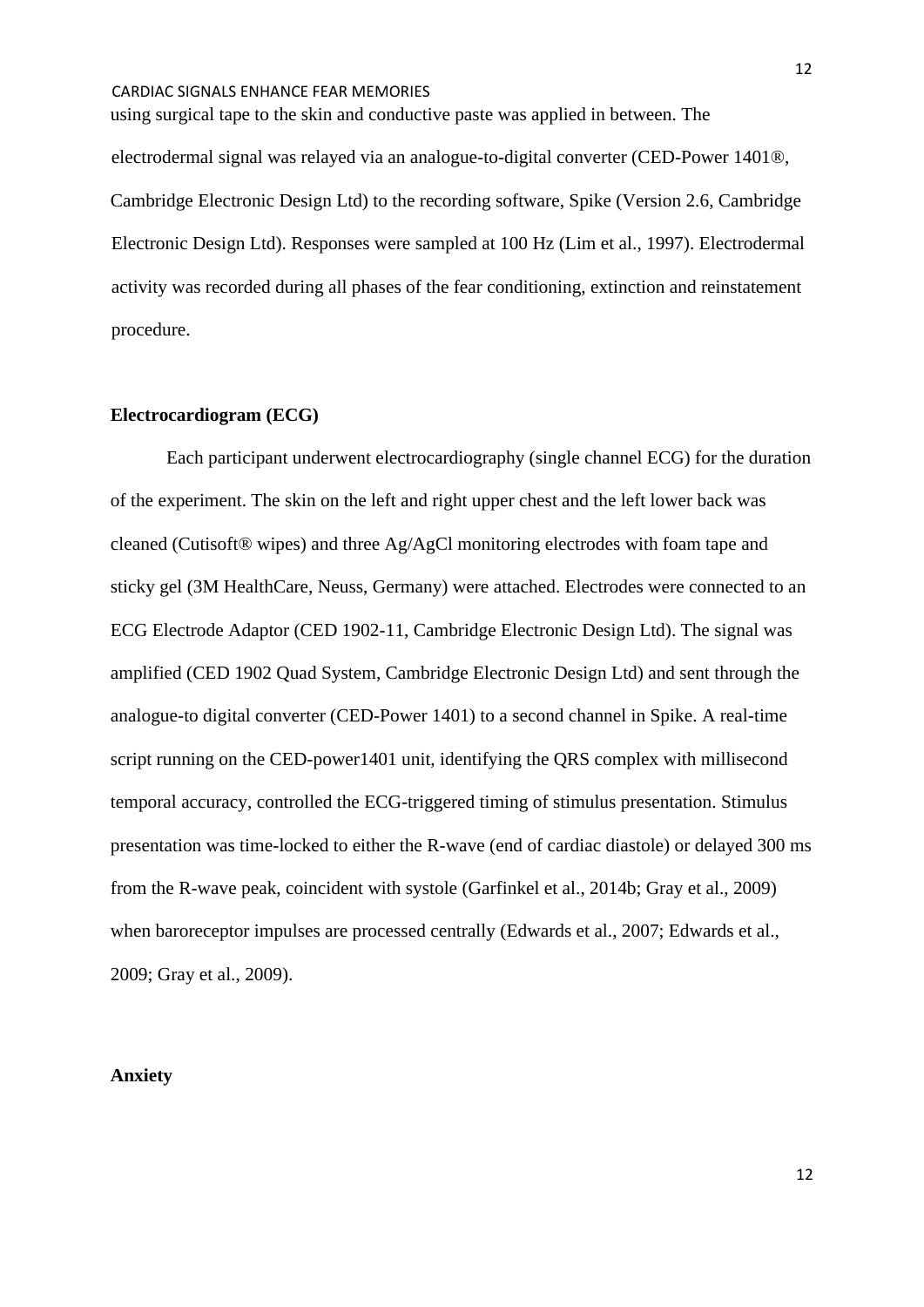Trait anxiety symptomatology was ascertained using the trait portion of the Spielberger Stait-Trait Anxiety Inventory (STAI) (Spielberger et al., 1983). This consists of 20 self-report items each with a 4-point Likert scale (1. Almost never, 2. Sometimes, 3. Often, 4. Almost always), generating a final score that varies from 20-80. Questions incorporate both anxiety present e.g. "*I feel nervous and restless"* and anxiety absent e.g. "*I am content"* questions, with the latter reversed scored.

### **Interoceptive accuracy**

The *heartbeat discrimination test* (Garfinkel et al., 2015; Katkin et al., 1983) was used to determine individual differences in interoceptive accuracy. Individual heartbeats were monitored using a finger pulse oximeter (Nonin 8600 with a 'soft' sensory fitting to reduce exteroceptive feedback). Tone presentation (440 Hz with 100ms duration) was either timelocked to the participants heartbeat (generated at the beginning of the rising edge of the pulse pressure wave) or presented asynchronously (delayed by 300ms). Adjusting ~250ms for the pulse transit time, this resulted in tones being presented at around 250ms or 550ms after R wave, for the synchronous and asynchronous conditions respectively. Participants underwent 20 trials, and each trial consisted of the presentation of ten tones, presented either simultaneously or delayed with the participants own heartbeat. At the end of each trial, participants judged whether the tones were synchronous with their own heartbeats (yes / no) and accuracy scores were calculated (probability of being correct).

# **Data processing and analysis**

# **Skin Conductance Responses (SCRs)**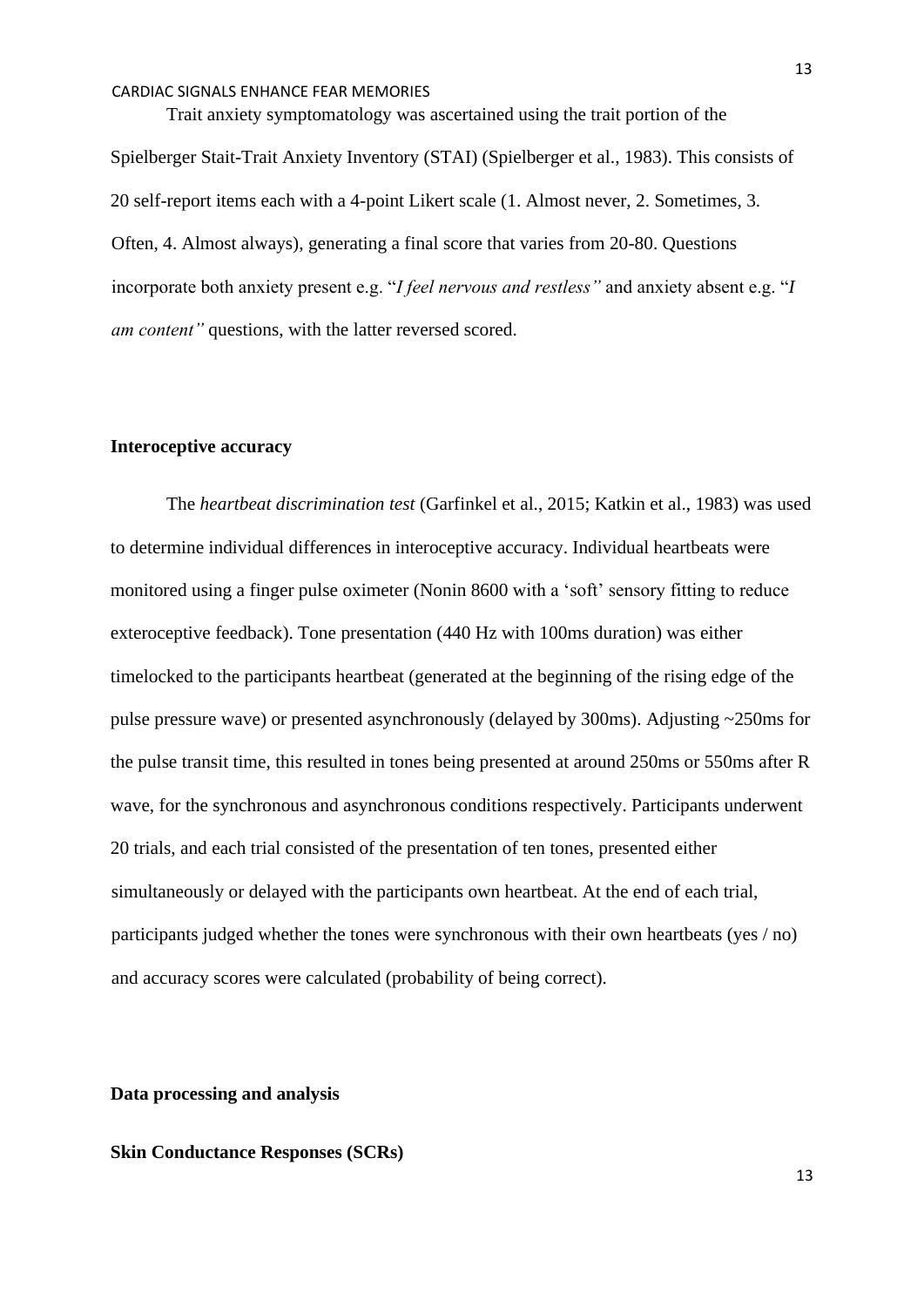All data were smoothed using a Gaussian smoothing function in Matlab. For every stimulus, the average SCR level for the 2 sec time window prior to the onset was calculated as a baseline. The average amplitude in an 8 second post-stimulus time window was taken as the SCR response (in accordance with the mean typical latency to peak 4s, recovery time 4-20s seconds) (Dawson et al., 2017). Change in SCR was defined as the difference between the average amplitude response and the baseline. In order to capture fully individual differences, and the potential inhibitory effect of the heart, differences between baseline and post-stimulus amplitude were computed for all trials for all participants, even in the absence of a response. These were then averaged across all trials (72 trials for fear conditioning, 112 trials for extinction, 60 trials for reinstatement), separately for each stimulus (CS+systole, CS+diastole, CS-styole, CS-diastole). For fear conditioning, only unpaired CS+ stimuli were included in analyses to avoid the contamination of the shock into SCR responses to the stimulus (i.e. 72 out of the 112 trials were analysed). Once the data was fully processed (all participants, for all stimuli), extreme outliers for SCR were identified (using box-and-whisker plots, defined as above  $Q3 + 3$  IQR). These participants were removed from data analyses as they radically skewed the data (one participant was removed from fear conditioning and extinction SCR analyses, and two were removed from reinstatement SCR analyses). Data were then checked for normality; data from both fear conditioning and reinstatement were normally distributed, verified using the Shapiro Wilk test (W(39)=0.96, *p*=0.14; W(38)=0.95, *p*=0.114, respectively). However, extinction data did not meet criteria for normal distribution W(38)=0.904, *p*=0.003) and underwent a square root transformation (Braithwaite and Watson, 2015), resulting in normalization (W(39)=0.976, *p*=0.566). All descriptive statistics (mean / SEM) are presented on baseline corrected raw data.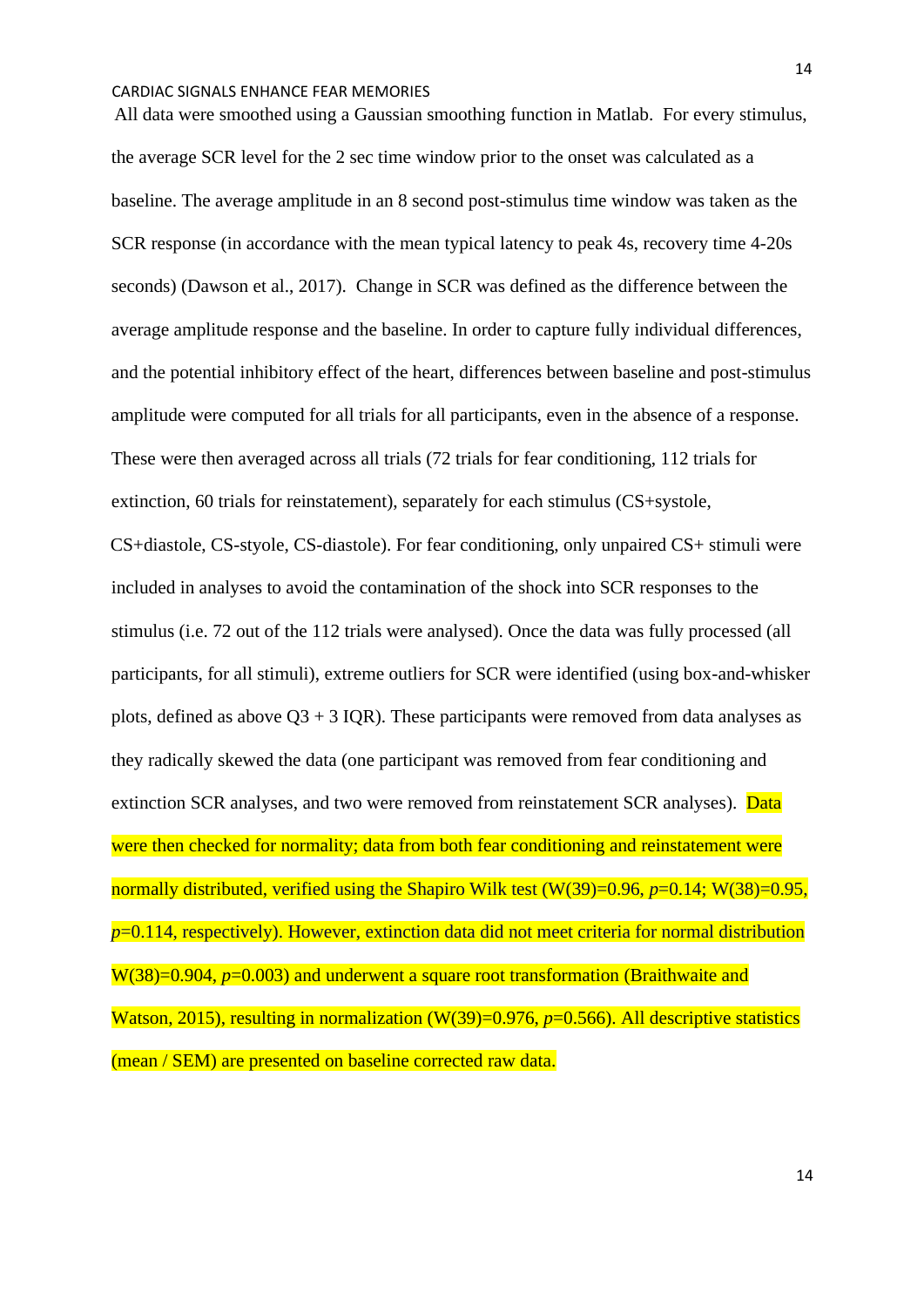Data from each phase (conditioning, extinction, reinstatement) were analysed in their entirety to ensure all data-points were included. In addition, due to the temporal dynamics of conditioned learning, and consistent with previously published approaches, the end of the conditioning phase (last third of trials (40)) were separately analysed to demonstrate that conditioned fear learning had been established (Garfinkel et al., 2014a; Milad et al., 2005; Milad et al., 2007).

# **Analyses**

A 2 x 2 Repeated Measures Analysis of Variance (ANOVA) with CS type (CS-, CS+), cardiac cycle (systole, diastole) was applied throughout SCR analyses. To assess conditioned learning, the dependent variable was SCR response minus baseline for each different type of stimulus (unpaired (i.e. no US) CS+systole, unpaired CS+ diastole, CSsystole, CS-diastole). Only the unpaired CS+ stimuli were included to avoid contamination of the SCR by the shock. Fear conditioning analyses also included interoceptive accuracy (heartbeat discrimination score) as a co-variate to control for effects of the interoceptive channel on learning (Garfinkel et al., 2015; Watson et al., 2019). For analyses pertaining to anxiety, the impact of individual differences in trait anxiety was tested using trait anxiety (STAIT score) as a continuous variable entered as a covariate. The range of scores on the STAI was 29-65 (mean=43.6; standard deviation=9.2).

Fear and conditioned fear learning were assessed using both a physiological signal (SCR to conditioned stimuli) and subjective report. Shock expectancy ratings and pleasantness ratings served as a subjective report dependent variables towards each of the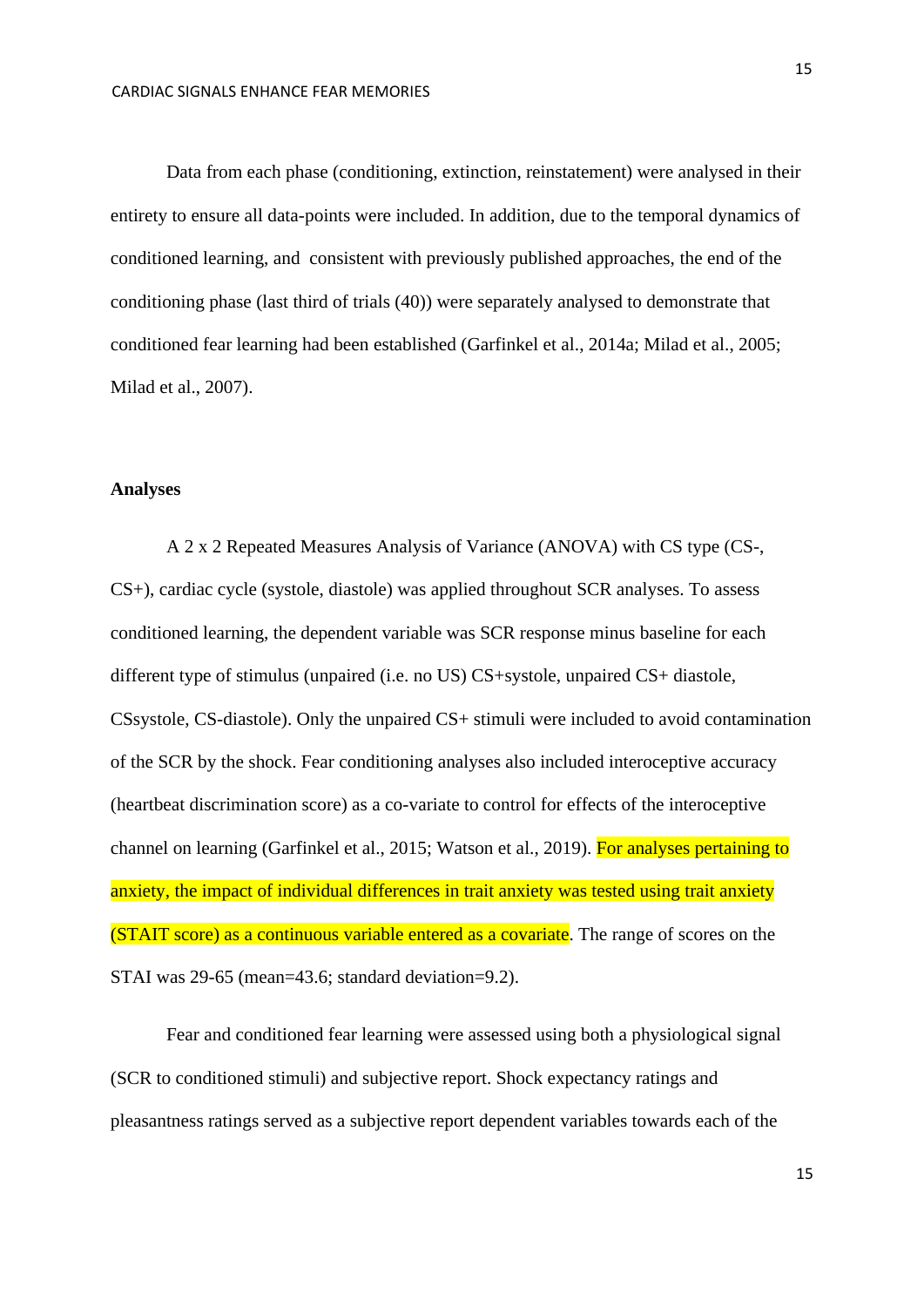CSs following the three experimental phases (fear acquisition, extinction and reinstatement). Subjective pleasantness ratings to conditioned stimuli were obtained as an indirect test of conditioned learning, wherein increased aversiveness acquired during fear learning was predicted to manifest as decreased pleasantness relative to baseline. To mitigate for potentially confounding baseline differences, all ratings acquired at the end of each experimental phase were adjusted relative to baseline. Mirroring SCR analyses, repeated measures ANOVAs 2 x CS type (CS-, CS+), x 2 cardiac cycle (systole, diastole) were run with subjective ratings (either shock expectancy or pleasantness) as the dependent variable. Again paralleling SCR analyses, the impact of individual differences in trait anxiety on subjective ratings was tested using trait anxiety (STAIT score) as a continuous variable entered as a covariate, specific to analyses pertaining to anxiety. For extinction and reinstatement analyses of both SCR and subjective report, heart-timing contingency group (i.e. same verses switched) was added into the repeated measures ANOVA as a betweensubject factor. The average anxiety level between the same (mean = 41.94, SD =8.51) and different (mean=44.90, SD=9.63) contingency groups did not significantly differ  $[t(38)=-$ 

1.02, *p*=0.32].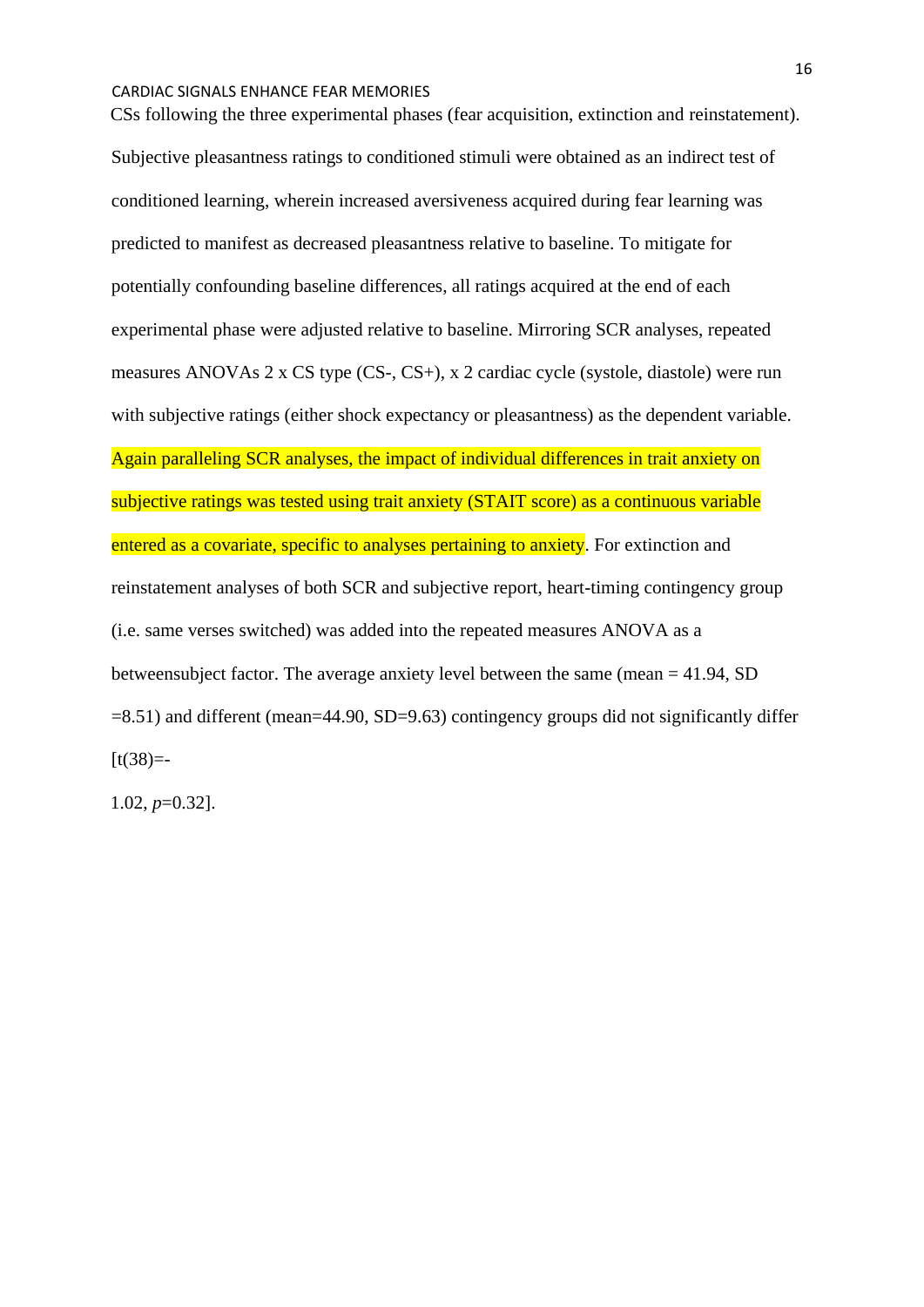### **Results**

### **Effect of cardiac timing on acquisition of conditioned fear**

Over the entire conditioning phase, the effect of cardiac cycle dominated SCRs, manifesting as a main effect of cardiac cycle [F(1, 36)=8.45, *p=*0.006]. SCRs were significantly elevated at systole [*M=*0.028, *SEM*=0.007] relative to diastole [*M=*0.009, *SEM*=0.005] (Figure 2). In contrast, across the entire conditioning phase, there was no main effect of CS, where on average, SCRs were not significantly elevated to CS+ [*M=*0.019, *SEM*=0.006] relative to CS- [*M=*0.017, *SEM*=0.005] [F(1, 36)=1.10, *p*=0.30]. These observations are consistent with the prediction that cardiac signals (at systole) enhance fear responses, here generalising threat processing and apparently obstructing differential associative learning of threat (CS+) and safety (CS-). The cardiac cycle effect interacted with stimulus type [F(1, 36)=6.61, *p*=0.01]; where the effects were observed to a greater extent to CS- relative to CS+ stimuli. Specifically, SCR was significantly elevated for CS- at systole [*M=*0.024, *SEM*=0.006] compared to CS- at diastole [*M=*0.010, *SEM*=0.005] [t(38)=-2.49, *p*=0.02] while the SCR elevation for CS+ at systole  $[M=0.031, SEM=0.009]$  relative to CS+ at diastole  $[M=0.007, SEM=0.007]$  did not meet threshold significance  $[t(38)=1.83, p=0.08]$ (Figure 2). Individual differences in interoceptive accuracy interacted with the cardiac cycle effect  $[F(1, 36)=5.35, p=0.03]$ , whereby those individuals with high interoceptive accuracy had a stronger enhancement of SCR at cardiac systole compared to diastole, relative to individuals with poor interoceptive accuracy. There was no overall effect of interoceptive accuracy on SCR [F(1, 36)=0.26, *p*=0.61].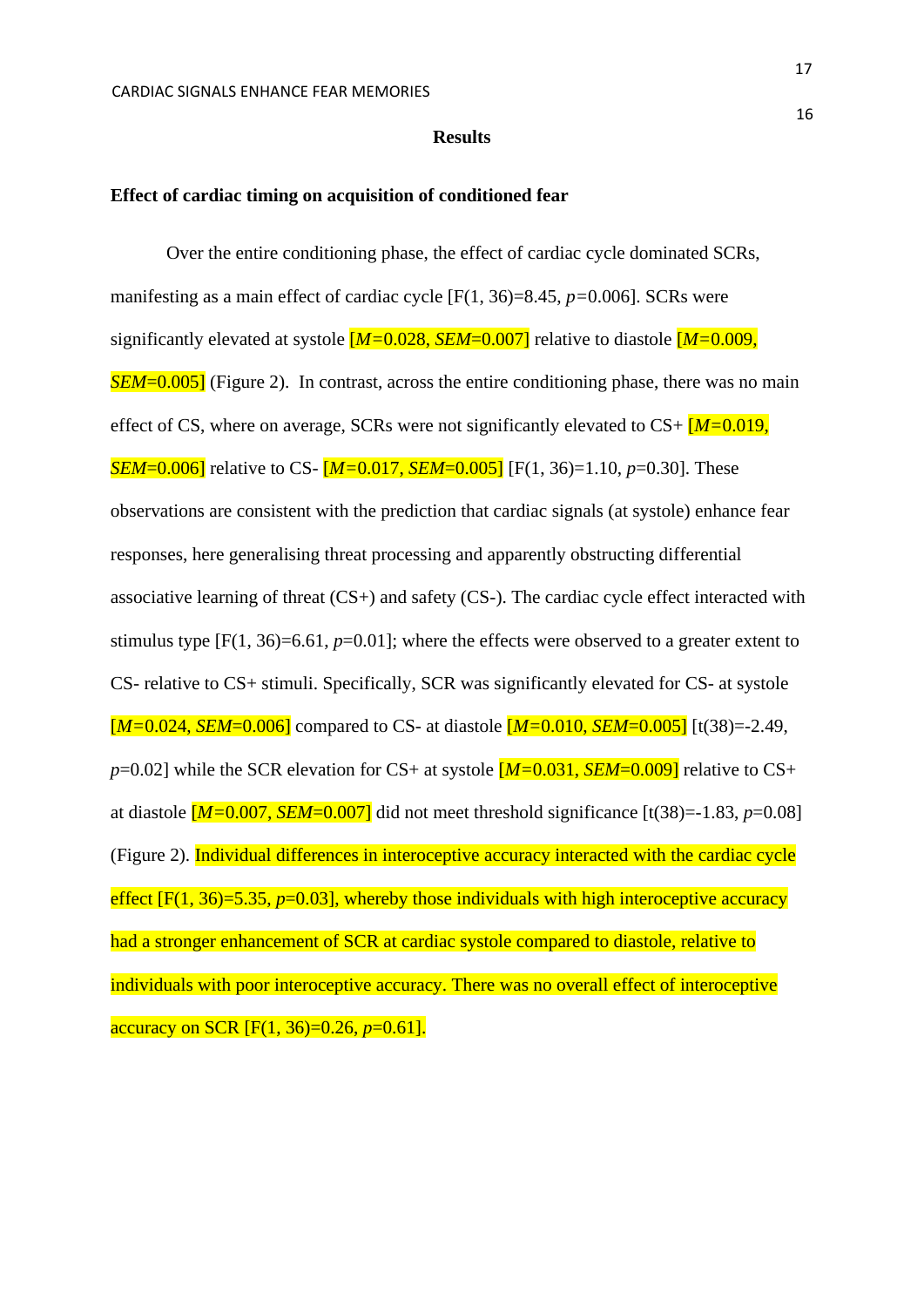

*Figure 2. Effects of cardiac signals on responses to stimuli during fear conditioning. Fear conditioned learning of the CS+ / CS- contingencies was disrupted by the cardiac manipulation, as participants displayed heightened SCR to both CS+systole and CS-systole, and reduced SCR to both CS+diastole and CS-diastole. Bars represent Mean+/- SEM.*

# **Late fear conditioning and the establishment of conditioned fear**

Toward the end of the experimental session (last third of trials), participants learnt the contingent associations between stimuli and electrocutaneous shock, CS+ (both at systole and diastole) evoked greater SCRs  $[M=0.041, SEM=0.009]$  compared to CS- stimuli (presented at both systole and diastole) [*M=*0.032, *SEM*=0.009]. This was apparent as a main effect of stimulus type  $[F(1, 36)=4.47, p=0.04]$ , in the absence of a main effect of cardiac cycle  $[F(1, 16])$ 36)=3.63, *p*=0.07] and no CS by cardiac timing interaction [F (1, 36)=0.09, *p*=0.78]. Interoceptive accuracy no longer interacted with cardiac cycle F(1, 36)=2.73, *p*=0.11].

**Effect of trait anxiety on fear responses**.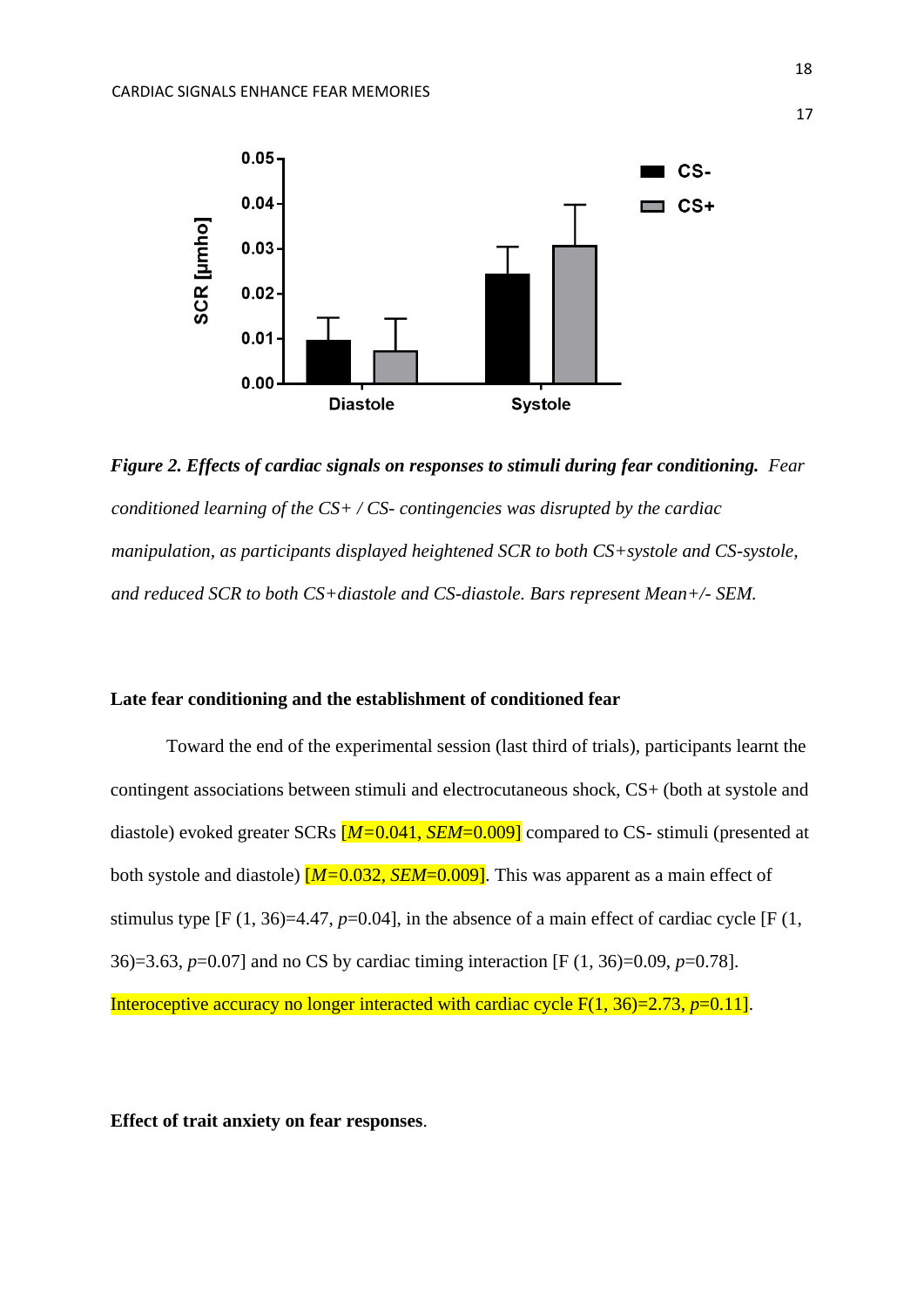We tested the second prediction that effects of cardiac systole on threat processing is enhanced in people who score high in trait anxiety. Again, using SCRs as an objective index of threat processing, we tested whether individual differences in trait anxiety (entered as a covariate) determined the cardiac effect during the entire *conditioning phase*. Overall SCR reactivity as a function of trait anxiety symptoms was elevated during fear conditioning [F (1, 35)=5.63, *p*=0.02]). In addition, differential SCRs to stimuli (both CS+ and CS-) presented at systole (relative to diastole) were elevated for individuals with high trait anxiety. This was apparent as a significant anxiety by cardiac timing interaction  $[F(1, 35)=5.00, p=0.03]$ (Figure 3).



*Figure 3. Anxiety is linked to cardiac effects on responses to stimuli. The elevated response to conditioned stimuli at systole (averaged across CS+ and CS-) relative to those presented at diastole, was magnified in individuals with higher trait anxiety. Data points within the top (red) portion of the graph represent individuals who demonstrated a net elevation of SCR*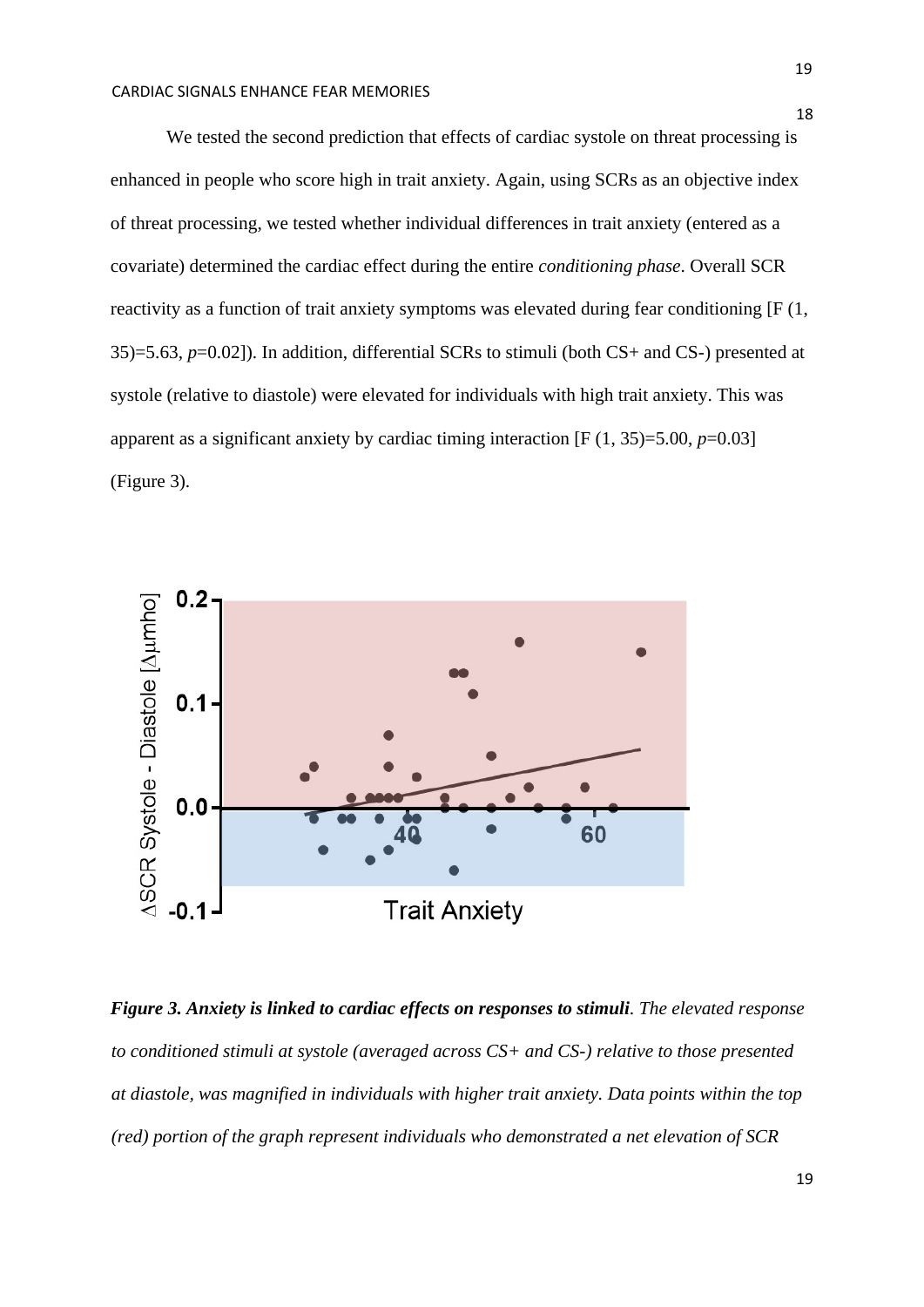*during cardiac systole, while blue represents individuals who, on average, displayed reduced SCRs at cardiac systole relative to diastole.* 

### **Subjective reports**

Subjectively, fear conditioning was robustly established at the end of the *conditioning phase*, as demonstrated by participants' heightened expectation of shock to CS+ compared to CS- (main effect of conditioned stimulus type  $[F(1, 38)=61.22, p<0.001]$  for shock expectancy ratings). Shock expectancy at the end of the *conditioning phase* was also not modified by cardiac timing (i.e. no significant effect of cardiac timing on shock expectancy [F (1, 38)=0.13, *p*=0.72] and no cardiac timing- by-CS interaction [F (1, 38)=1.62, *p*=0.21], Figure 4A).

In addition to rating shock expectancy as a direct subjective measure of fear conditioning, participants also rated the pleasantness of the stimuli (an indirect measure of affective salience). This also supported the establishments of conditioned fear: At the end of the *conditioning phase,* CS+ stimuli were rated as less pleasant than CS- stimuli following the fear conditioning procedure  $[F(1, 38) = 20.12, p<0.001]$ . Additionally, rated pleasantness showed a significant cardiac timing by CS interaction  $[F (1, 38) = 7.07, p=0.011]$ . For stimuli presented at diastole, CS+ (threat stimuli) were perceived as much less pleasant than CS- (safe stimuli) [ $t$  (38)=-4.71, p<0.001]. However, for stimuli presented at systole, there was no significant difference in rated pleasantness of  $CS+$  and  $CS-$  [t(38)=1.56, p=0.13] (Figure 4B). This suggests an enduring aversive effect of cardiac systole (i.e. baroreceptor afferent signals) on emotional responses to stimuli during fear learning.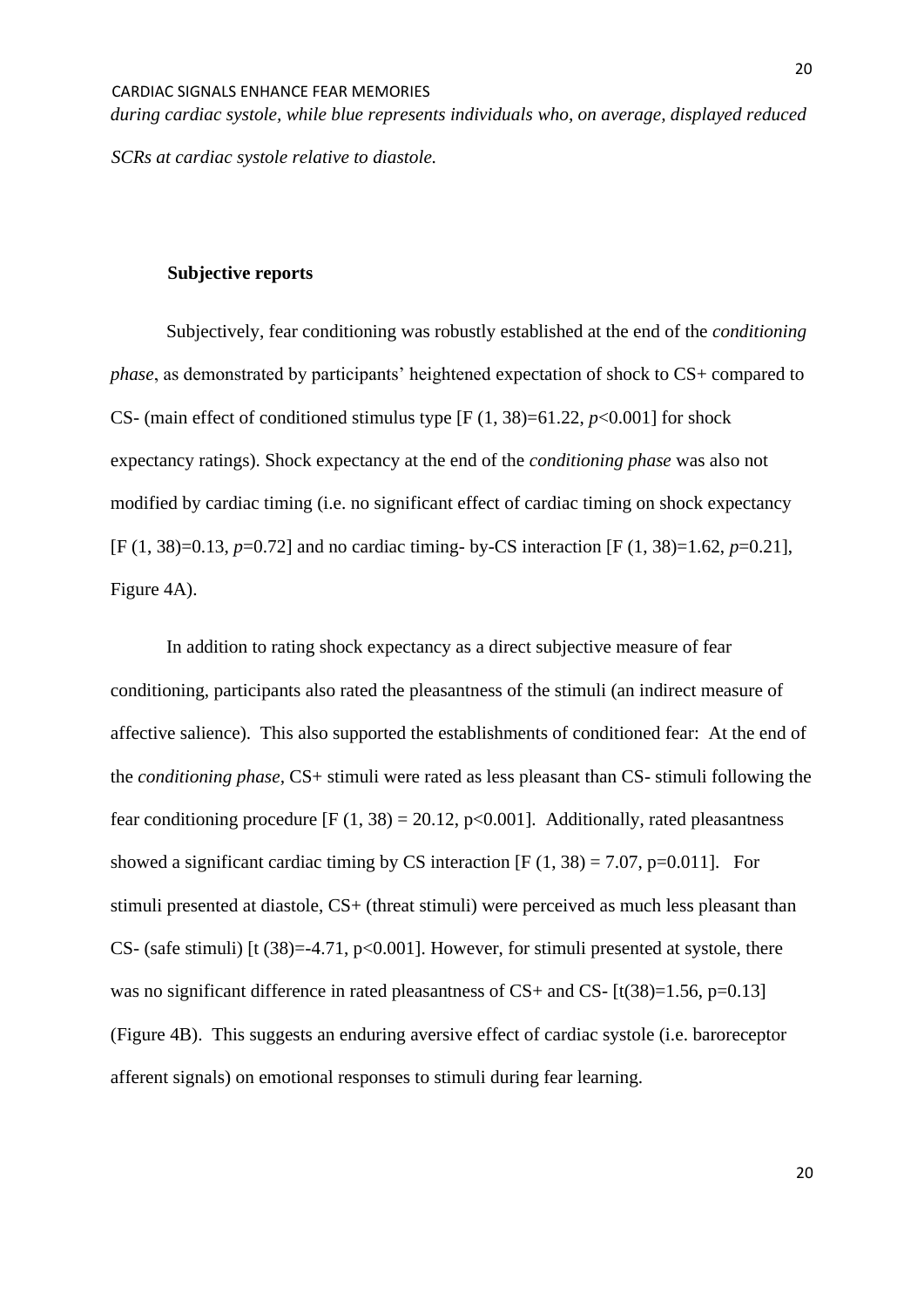Trait anxiety did not significantly modify subjective ratings of shock expectancy or

pleasantness (main effect of anxiety group and all interactions with anxiety group *p* <0.2).



*Figure 4. Expression of fear conditioning in subjective reports. A) Ratings of shock expectancy were greater for CS+ relative to CS-, but were not affected by cardiac timing. B) Subjective ratings of pleasantness were decrease for all stimuli relative to baseline* 

*following the fear conditioning procedure, with the exception of the CS- presented at diastole.*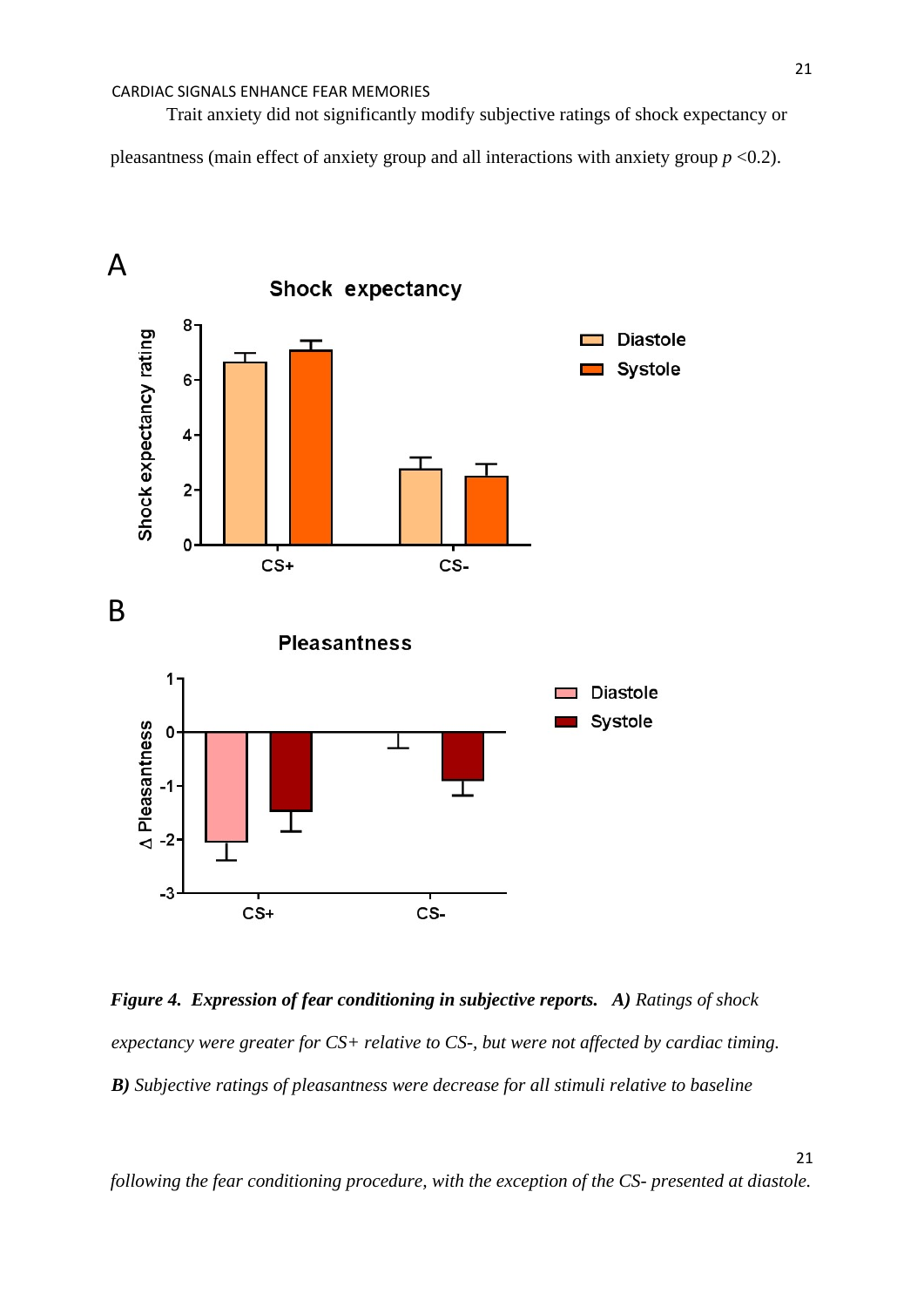### **Fear extinction**

The *extinction phase* followed the establishment of conditioned fear in the *conditioning phase* as described above. Presentation of unreinforced stimuli (CS+ without pairing with US) was associated with reduction of fear responses to the CS+. Averaging SCR responses across the entire extinction phase demonstrated that fear extinction was effective. There was no main effect of CS [F(1, 37)=0.39, *p*=0.54] [CS-(*M=*0.055, *SEM*=0.007), CS+(*M=*0.046, *SEM*=0.007)], no main effect of cardiac timing [F (1, 37)=0.66, *p*=0.42] [diastole (*M=*0.054, *SEM*=0.008), systole (*M*=0.048, *SEM*=0.007)] and no CS by cardiac timing interaction **[F** (1,  $37$ =1.68,  $p=0.20$ ]. Moreover, the contingency group effect did not interact with cardiac timing  $[F (1, 37)=1.91, p=0.18]$  or CS  $[F (1, 37)=0.37, p=0.55]$ . Across the entire extinction phase, the SCR responses were not elevated with trait anxiety  $[F(1, 36)=0.18, p=0.68]$  and trait anxiety did not interact with cardiac cycle  $[F(1, 36)=1.81, p=0.19]$ . However, trait anxiety significantly interacted with CS, manifesting as enhanced SCR to the CS+ relative to CS- as a function of heightened anxiety symptomatology  $[F(1, 36)=19.57, p<0.001]$ , an effect that occurred in the switched contingency group only [F(1, 19)=18.71, *p*<0.001] while not manifesting in the same contingency group [F(1, 19)=2.96, p=0.11]. Estimated marginal means were computed for the switched contingency group, to reveal elevated SCR at CS-[*M*=0.27 *SEM*=0.04] relative to CS+ [*M*=0.13 *SEM*=0.03] for anxiety -1SD, and the reverse pattern for anxiety +1SD, where SCR was lower for CS- [*M*=0.18 *SEM* =0.03] relative to

CS+ [*M*=0.23 *SEM* =0.03]. For the same cardiac contingency group, estimated marginal means were computed for CS- and CS+ at anxiety – 1SD [*M*=0.19 *SEM* = 0.02 and 0.17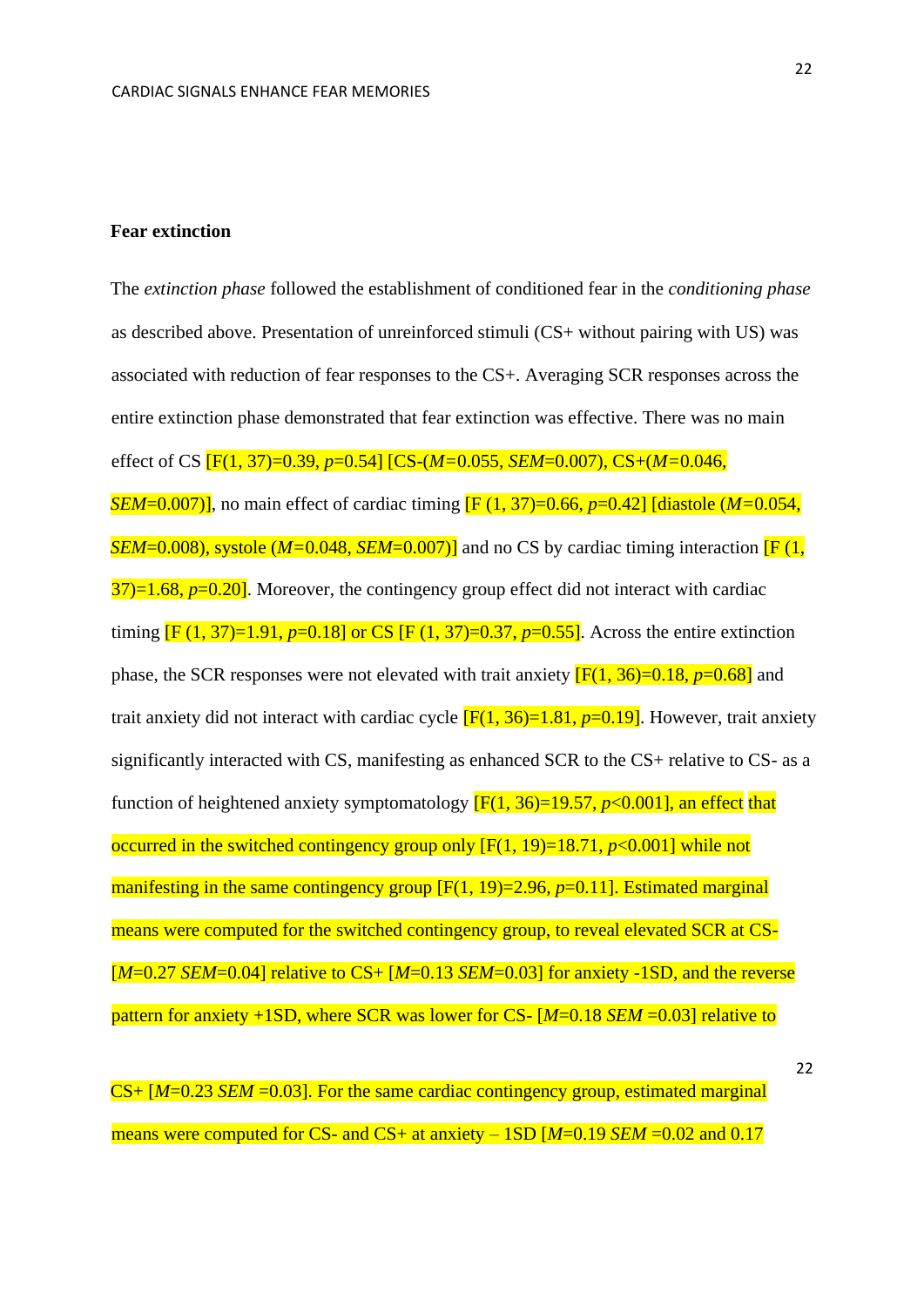CARDIAC SIGNALS ENHANCE FEAR MEMORIES SEM=0.03, respectively], and for CS- and CS+ at anxiety +1SD [*M*=0.18 *SEM* =0.03 and

*M*=0.21 *SEM* = 0.03, respectively].

# **Reinstatement**

On Day 2, two unpaired electrocutaneous shocks (US) were delivered to the participants; a conventional procedure for reinstatement of fear responses. Participants were then tested on their response to unpaired CSs. We observed no main effect of CS on fear responses (SCR) [F (1, 36)=2.40, *p*=0.13], showing that prior association with shock was *insufficient on its own* to evoke threat responses at restatement after extinction (CS- [*M*=0.37, SEM=0.008]; CS+ [*M=*0.053, *SEM=*0.010]). However, there was a significant main effect of heart-timing [F (1, 36)=5.89, *p*=0.02]: Stimuli (both CS+ and CS-) previously conditioned at systole [*M=*0.059, *SEM*=0.009] were associated with a greater SCR fear response at reinstatement relative to those conditioned at diastole [*M=*0.031, *SEM*=0.008] (Figure 5). There was no significant CS by cardiac timing interaction  $[F(1, 36)=0.13, p=0.72]$ .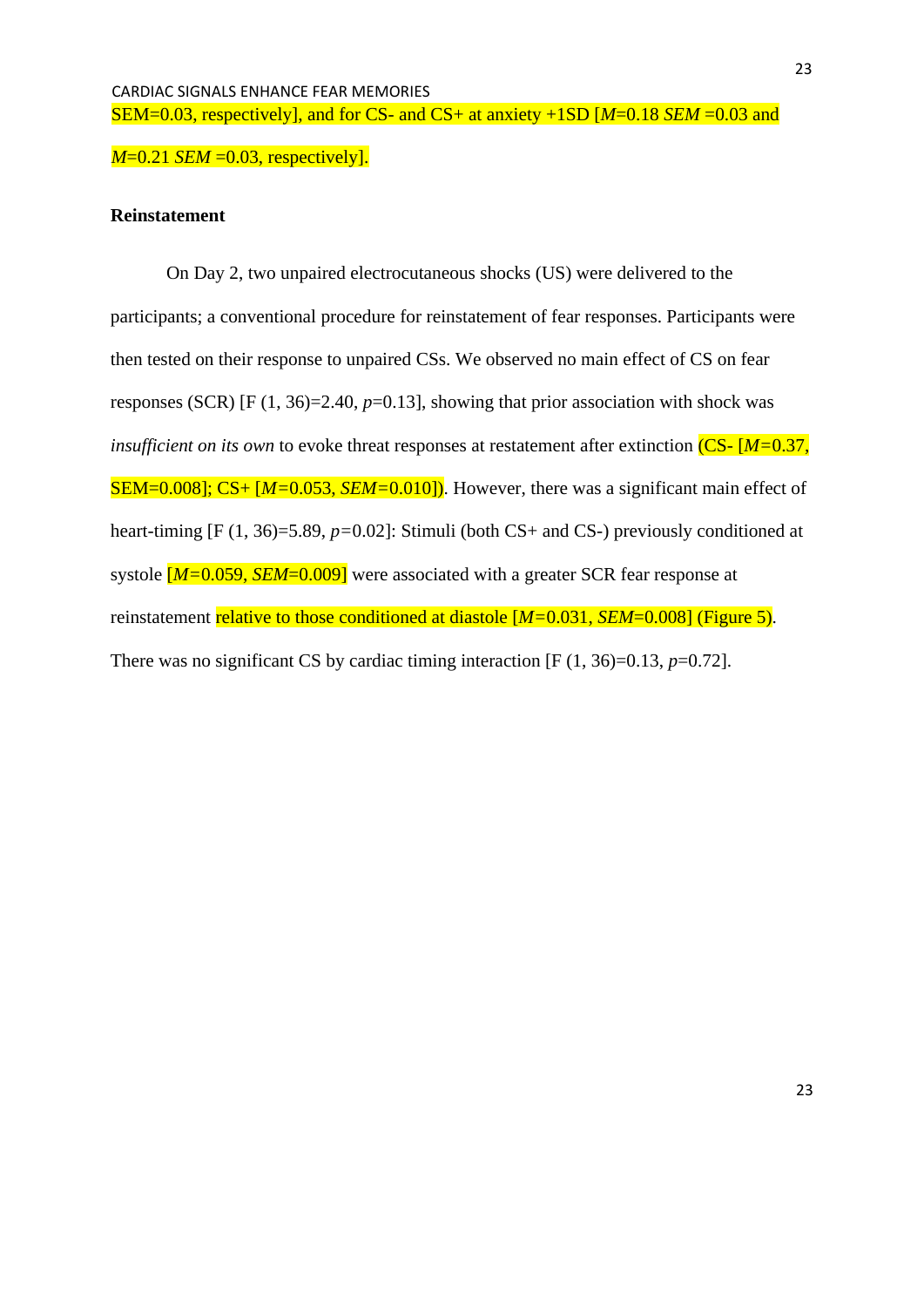

*Figure 5. The facilitatory effect of the heart on fear memories. Following reinstatement, SCR response was heightened to all stimuli previously conditioned at systole, irrespective of whether they were formally associated with shock.* 

# **Reinstatement reveals contextual effects of cardiac signalling**

A prior effect of conditioning was nevertheless manifest as a CS by contingency interaction  $[F(1, 36)=7.33, p=0.01]$ . Those individuals who underwent fear extinction within the same cardiac contingencies had elevated SCR to CS+ [*M=*0.063, *SEM*=0.015] relative to CS- [*M=*0.013, *SEM*=0.006]. This demonstrated a selective fear reinstatement effect [t  $(17)=3.09$ ,  $p=0.007$ ]. There were no differences in SCR responses to CS+  $\overline{M}=0.045$ , *SEM*=0.012] and CS- [*M*=0.058, *SEM*=0.011] for those individuals who extinguished over a different heart contingency, [t (19)=0.81, *p*=0.43] (Figure 6).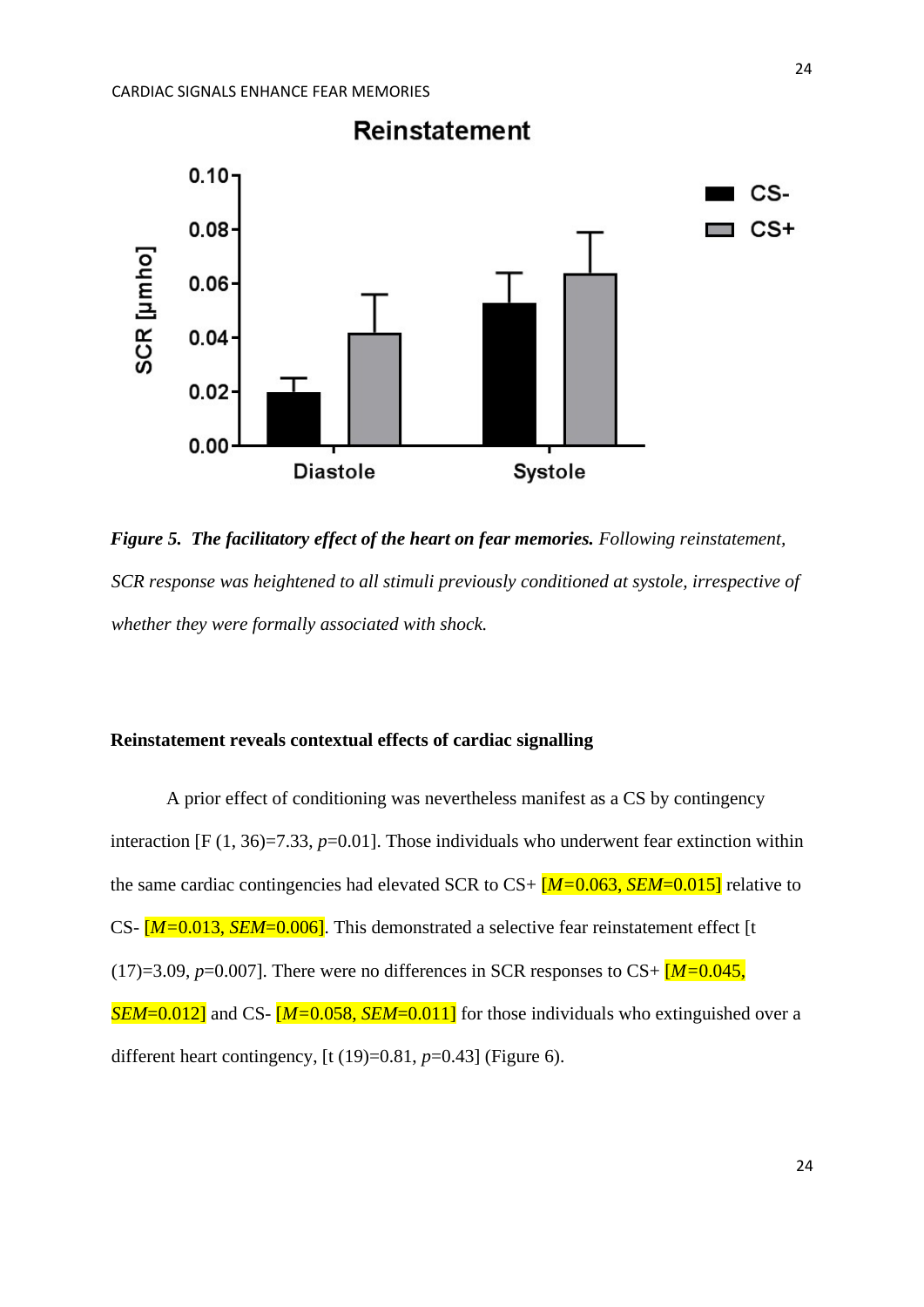

*Figure 6. Heart as an internal context. Following reinstatement, the SCR fear response was selectively elevated to the CS+ only in the group who were previously extinguished on using the same cardiac contingencies.* 

On day 2, no effects of anxiety on SCR were significant during this *reinstatement phase.*  There was no main effect of anxiety  $[F(1, 35)=0.81, p=0.38]$ , no anxiety by CC interaction [F(1, 35)=2.25, *p*=0.14] and no anxiety by CS interaction [F(1, 35)=0.02, *p*=0.89].

## **Discussion**

We used cardiac timing manipulations during fear conditioning and extinction to characterise the influence of afferent cardiovascular signals on fear learning and fear memory. There were three major findings: First, conditioned stimuli presented at cardiac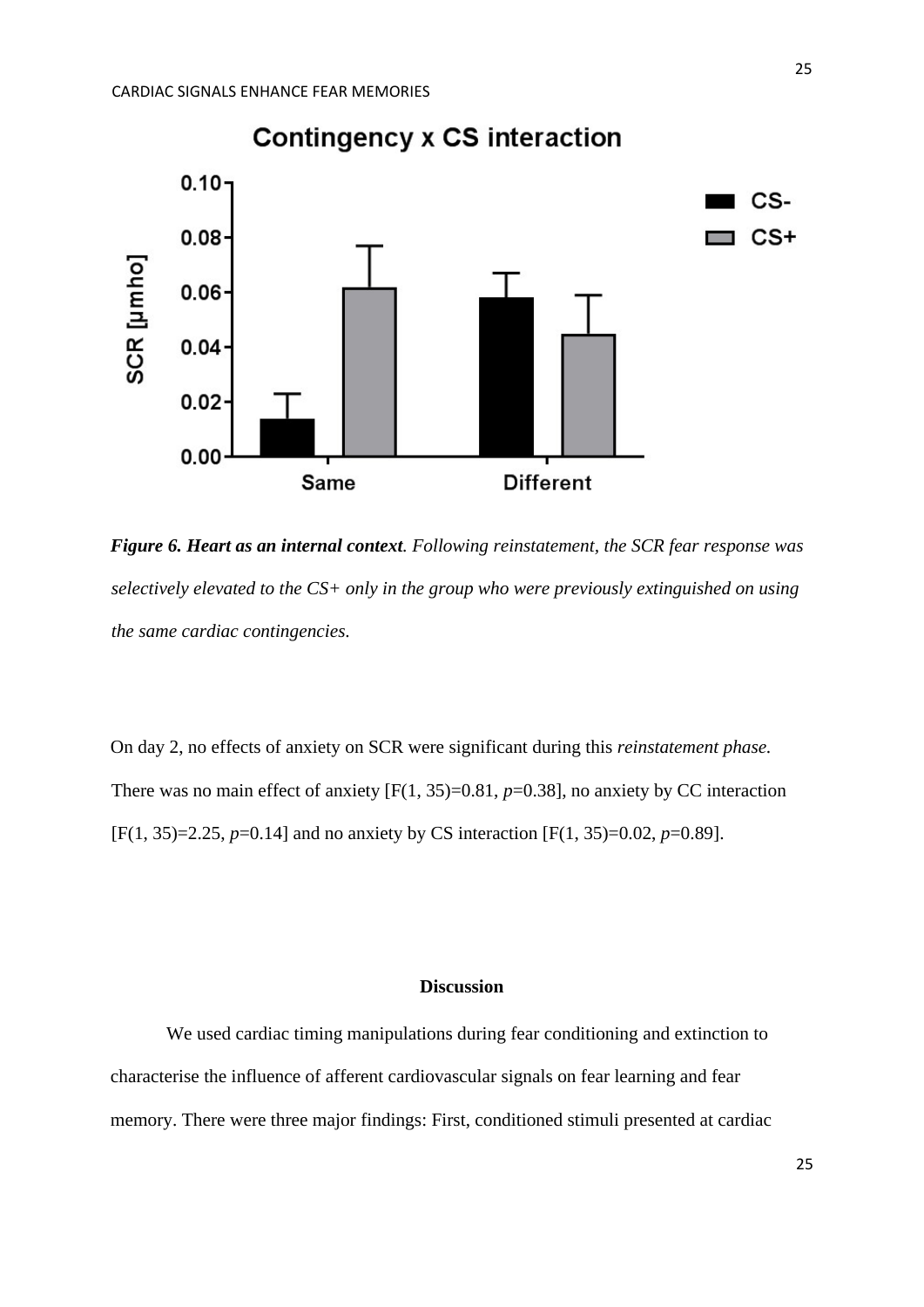systole evoked greater threat responses. This effect was particularly apparent during conditioned learning where systole, and by extension arterial baroreceptor signalling, overshadowed differential learning of fear and safety cues, eliciting a threat response for stimuli presented at systole, irrespective of whether they were CS+ or CS-. By extension, diastole served as an intrinsic safety cue, reducing SCR response to both CS+ and CS-. The impact of cardiac timing on threat processing also extended to Day 2, when fear reinstatement reactivated threat responses, i.e. fear memory, to stimuli originally presented at systole. Second, we observed during initial learning (Day 1) that the amplification of fear responses at cardiac systole was exaggerated in individuals with high trait anxiety. Third, the memory of established threat (CS+ vs. CS-) was also sensitive to the short-term cardiovascular context (systole and diastole) and thus was disrupted when these contingencies were switched between *learning* and *extinction phases*. Together these data show that threat reactivity, fear learning, and its retention, are guided by phasic afferent signals from the cardiovascular system.

Our data show that threat reactivity is dependent on information relating to the state of cardiovascular arousal: Cardiac systole amplifies psychophysiological (SCR) responses toward real and potential threat. Indeed, this enhancing effect of systole on threat processing competed for dominance with conditioned fear acquisition, delaying the discriminatory learning of fear and safety (CS+ vs. CS-) while instead generalising fear responses (SCRs) to stimuli presented at systole, irrespective of whether they were reinforced by electrocutaneous shock. Thus, cardiac signals led to a heightened fear response to a 'safe' stimulus within this experimental setting. An enduring facilitatory effect of systole on fear memories was also evident on Day 2, when following a reinstatement procedure, there was a selective return of threat responses to stimuli that had been consistently associated with cardiac systole on Day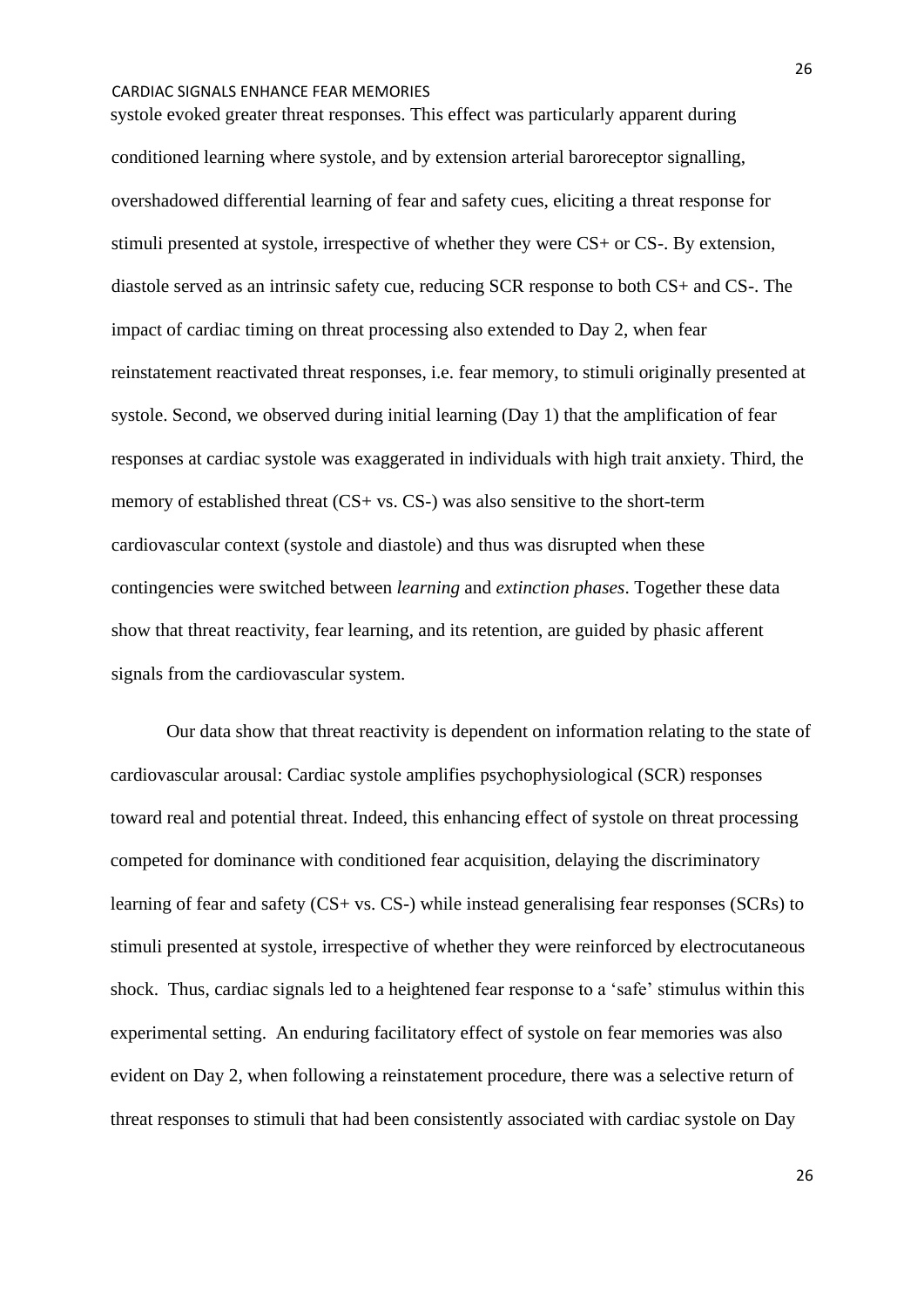1. The mechanism through which these interoceptive signals contribute to threat processing originates in the activation of arterial baroreceptors by ejection of blood from the heart at cardiac systole, signaling to brain the timing and strength of each heartbeat. This afferent channel thus represents the body-to-brain mechanism through which cardiovascular arousal is communicated to the brain. While stimulus processing has a tendency to dampen or inhibit most types of processing (Lacey and Lacey, 1978), these findings are consistent with a growing literature that suggests one noticeable exception is fear processing, which has the capacity to be *facilitated* at cardiac systole (Garfinkel and Critchley, 2016), an effect mediated by selective systolic enhancement of amygdala activity (Garfinkel et al., 2014b). This is the first study to examine the impact of systolic signals on fear conditioning, thereby extending evidence for cardiac enhancement of fear processing. Fear faces are judged as more intense at systole relative to diastole (Garfinkel et al., 2014b), and fear faces and electric shocks administered at systole are both associated with enhanced activity within the amygdala, a key neural substrate for fear learning and threat response (Garfinkel et al., 2014b; Gray et al., 2009). Moreover, fear faces presented at the cusp of perceptual awareness (during an attentional blink paradigm), are more likely to breakthrough into consciousness when time-locked to systole (Garfinkel et al., 2014b). This latter observation highlights the selective impact of cardiac afferent signals on attentional capture by emotionally salient threat stimuli, a process that is amygdala-dependent (Anderson and Phelps, 2001). This facilitating effect of fear processing at systole is an exception to predominantly inhibitory effects of systole on other kinds of sensory processing (Lacey and Lacey, 1978). Pain responses are reduced at systole (Dworkin et al., 1994; Edwards et al., 2002; McIntyre et al., 2006; Rau and Elbert, 2001), eye-blink startle is attenuated (Schulz et al., 2009), blood pressure response to shocks is dampened (Donadio et al., 2002; Wallin, 2007) and muscle sympathetic activity to shocks is reduced (Gray et al., 2009) (see Garfinkel and Critchley,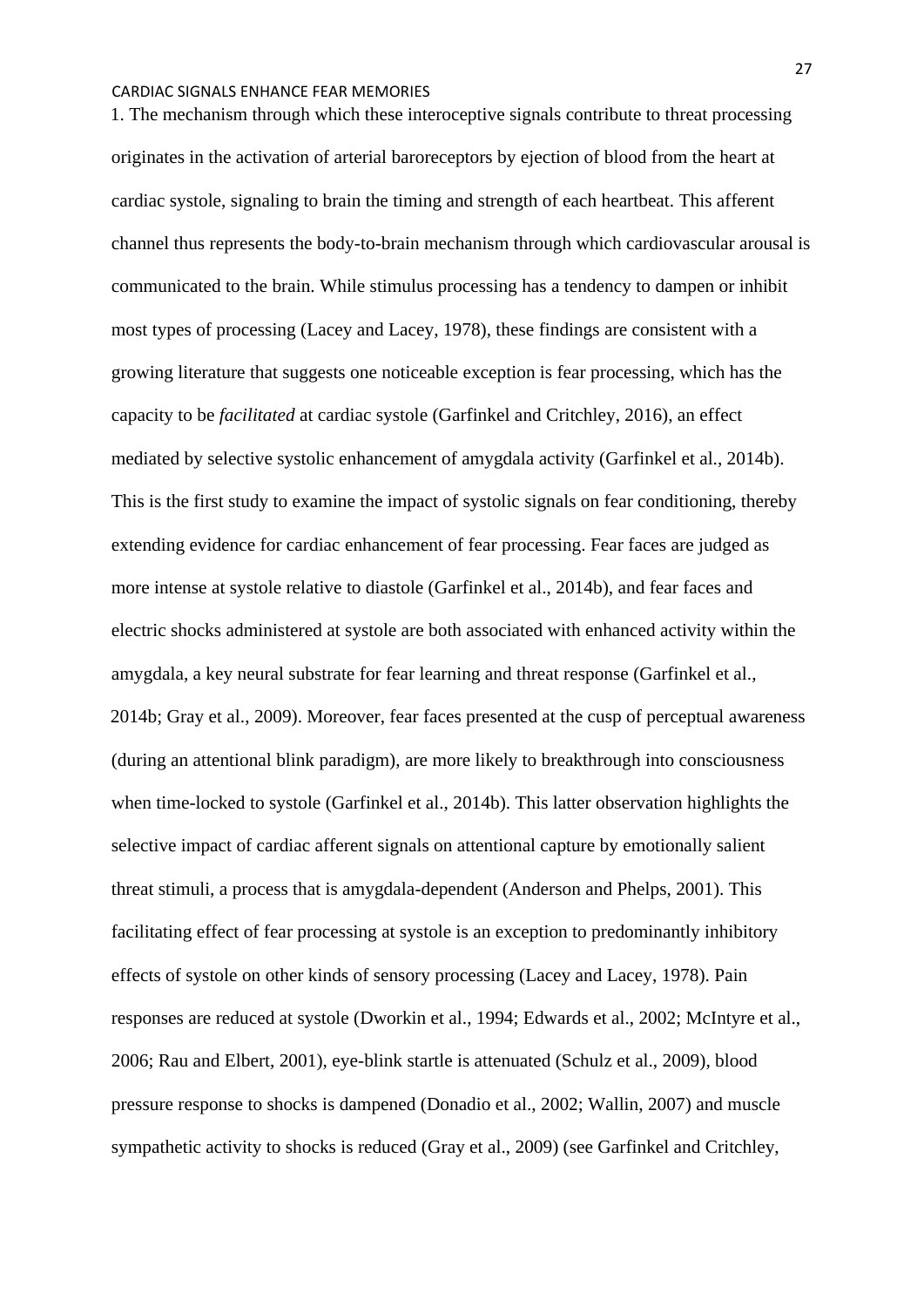2016 for a review). Our results also show that the augmentation of fear learning and fear memories at systole occurs at the cost of learning to differentiate CS+ from CS-. In humans, studies of fear conditioning demonstrate the capacity for individuals to acquire selective conditioned fear responses, demonstrable as increased SCR for events (CS+) previously associated with an aversive outcome (US, e.g. electrocutaneous shock) relative to a safe stimuli (CS) (LaBar et al., 1998; Milad et al., 2007; Phelps and LeDoux, 2005). Here we observed evidence for a partial overshadowing of fear responses at systole, to the detriment of differentiating between CS- and CS+.

In contrast to 'automatic' physiological expression of threat leaning (SCRs), we were unable to track over time whether conscious, cognitive learning of threat, indexed by shock expectancy ratings for CS+ versus CS- showed an initial dependence on cardiac timing. However, the participants reliably stated their explicit expectation of the electrocutaneous aversive shock (US) to CS+ (in contrast to CS-) stimuli at the end of the *conditioning phase*. Thus, while subjective report of shock expectancy showed higher-order learning and knowledge of threat, this effect was potentially dissociable from the bodily expression of fear learning which at least initially showed a dependence on cardiac phase. While this might suggest the interplay of parallel systems for fear learning (Kitamura et al., 2017; Rashid et al., 2016), subjective ratings of stimulus pleasantness (an indirect, yet also subjective measure of aversive learning) did however also demonstrate a cardiac effect. Following fear conditioning, CS- at systole was rated as less pleasant than CS- at diastole. Thus, the cardiac enhancement of fear response was observed in both early physiological measures (SCR) and in affective appraisal processes (pleasantness ratings) which can be dissociated from awareness of shock expectancy awareness (Jeffs and Duka, 2017). These findings provide a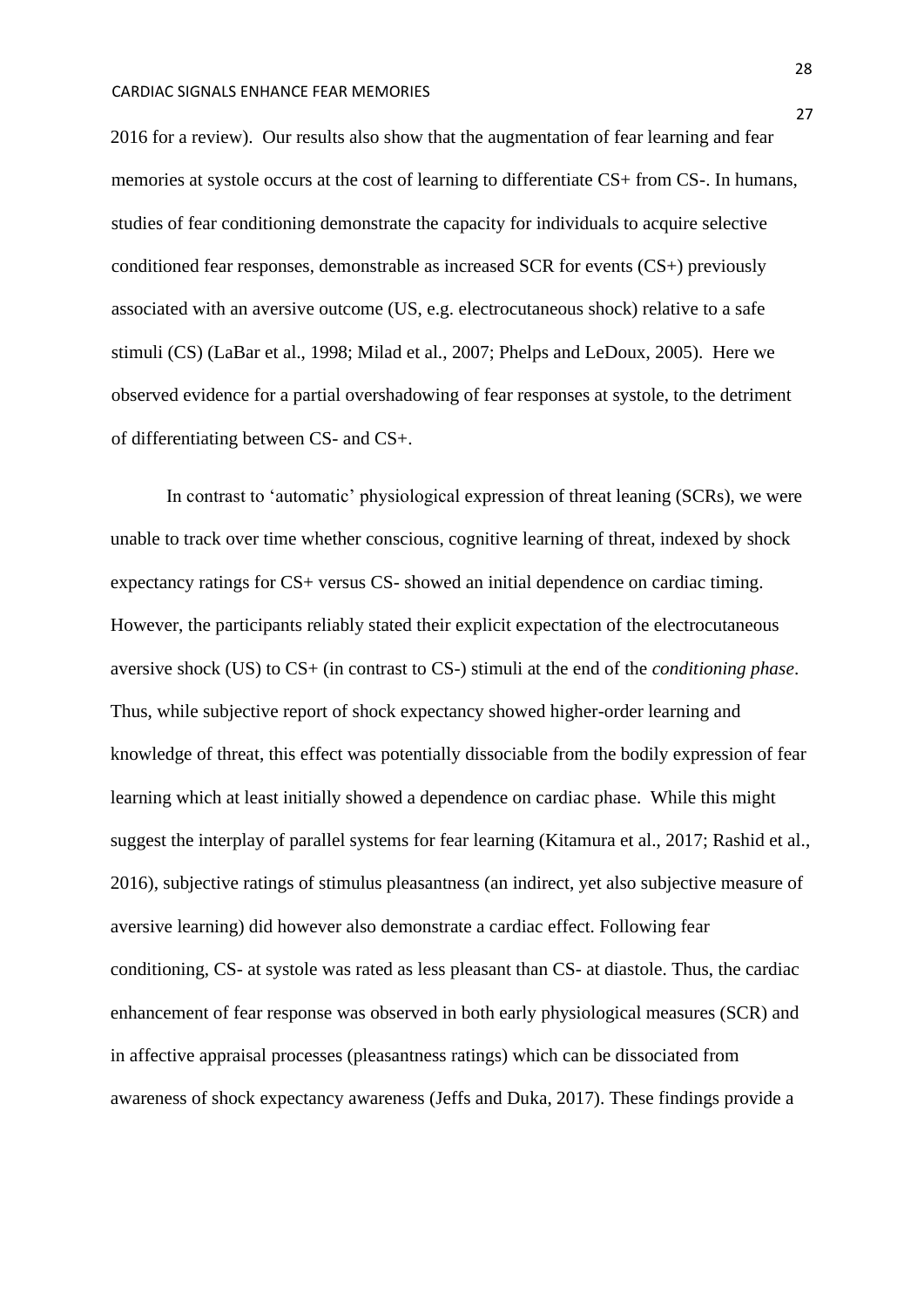partial demonstration of dissociation between autonomic and cognitive expressions of threat learning (Critchley et al., 2002).

Cardiac afferent signals enhance threat reactivity in people who are more anxious: During the conditioning phase, systole increased SCRs to stimuli in people who experienced most trait anxiety symptoms; i.e. both CS+ or a CS-, providing they were at systole, elicited a greater SCR in individuals with higher trait anxiety. This has potential clinical relevance to conditions characterised by exaggerated fear reactivity and recurrent fear memories notably Post Traumatic Stress Disorder (PTSD) (Rachman, 1989). Understanding how cardiac afferent signals underscore augmented fear learning could provide insight into the pathophysiology of fear-related conditions. Recognition and further characterisation of how cardiac afferent signals can heighten fear responses in high anxious individuals may be useful in the future management of anxiety disorders. Moreover, determining whether these effects are further exaggerated in individuals who meet formal diagnostic criteria for anxiety is also of interest.

Pre-clinical studies highlight how context can effect learning, memory and extinction of conditioned fear. The context is usually external, environmental and relatively stable. Nevertheless, in the present study we hypothesized that short-term interoceptive signals, i.e. the phase of cardiac cycle, would show similar context effects. One key prediction was that memory would be strengthened if the interoceptive content experienced during encoding persisted. In accordance with this prediction, we observed that, on Day 2, differential responses to CS+ and CS- were only present in individuals who had acquired and extinguished fear responses within the same cardiovascular context. Switching the cardiac timing associated with CS+ presentation, from systole at acquisition to diastole at extinction or vice versa, cardiac cycle disrupted established threat memories. Altered extinction learning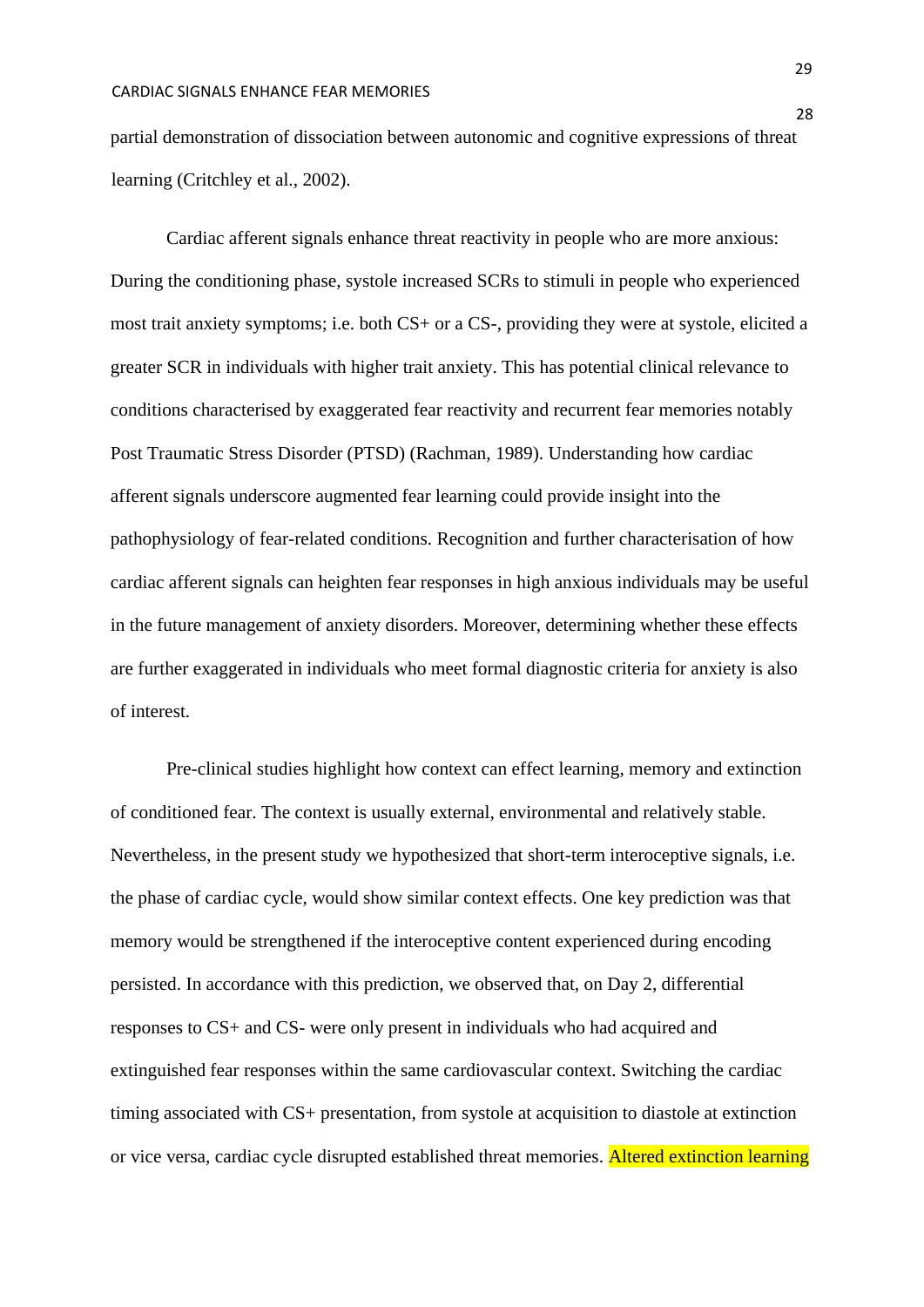was also observed in the switched cardiac contingency group, emerging as a function of anxiety. Together these results support the notion that cardiovascular arousal state (here reduced to the phasic signals from baroreceptors at systole) provides an internal context, which if consistent, improves memory formation, consolidation and retention, fostering accurate subsequent recall. These findings build upon evidence from manipulations of external context (Godden and Baddeley, 1975), studies of mood congruent memory (Lewis and Critchley, 2003) and experimentally induced pharmacological alterations in internal state (Duka et al., 2001). Again, there are clinical implications: Individuals with PTSD are impaired in their capacity to utilize external context to guide appropriate memory expression (Garfinkel et al., 2014a). Cardiovascular arousal signals may dominate as an internal context and thus contribute to the pathophysiology of facilitated fear memories. Our findings show that the affective properties of a stimulus may be disrupted by fluctuations between high and low cardiovascular arousal. The baroreceptor afferent channel is implicated as a route through which physiological congruency between earlier stimulus processing and later recollection impacts memory strength.

The behavioural expression of fear conditioning can be displayed in the absence of peripheral autonomic responses (e.g. in individuals with pure autonomic failure (Critchley et al., 2002) or in animal studies of peripheral autonomic blockade (Do Monte et al., 2008)). Nevertheless, the afferent feedback of the cardiovascular responses to threat serves as a contextual influence on how fear learning occurs, and in the maintenance of fear memory. Correspondingly, brain systems (e.g. amygdala, insula and hippocampus) supporting fear learning are sensitive to signalling of physiological arousal during fear conditioning (Critchley et al., 2002). These regions are implicated in enhancement of memory of emotional material (Cahill, 2000; Cahill and McGaugh, 1998; Cahill et al., 1994).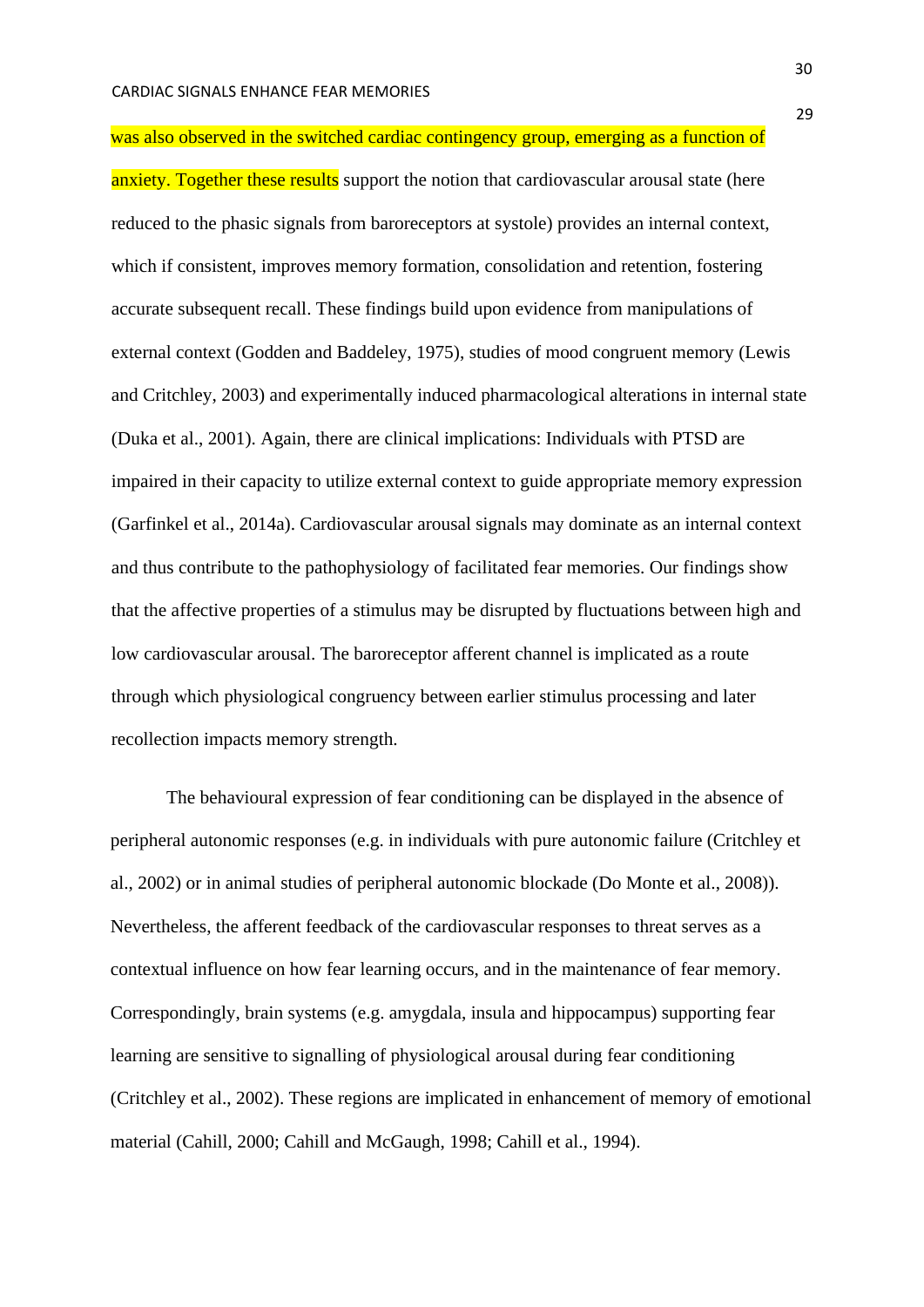The physiological state of our body shapes the intensity with which we experience and remember the world. This study adds to evidence for how dynamic cardiovascular signals communicate with brain to augment fear and threat responses. Stimulus processing at cardiac systole can significantly enhance fear reactivity. One implication for the understanding fear learning is that this influence of cardiac signals on the conditioned response is a potential source of variance in experimental studies of fear conditioning. Thus, the influence of cardiac timing and cardiovascular arousal should be considered in relation to task structure and stimulus presentation parameters of future fear conditioning studies. There are also implications for group comparisons, since the impact of this interoceptive channel is amplified in individuals with high trait anxiety, further influencing fear processing and subsequent fear memory. Moreover, our findings indicate that changes to the internal cardiovascular context can disrupt of block the return of fear responses, highlighting how consistency in internal bodily context contributes to preservation of such emotional memories. Together, by understanding how such embodied mechanisms give rise to persistent and recurrent fear memories, this work may help foster novel approaches targeting body-brain interactions (Watson et al., 2019) to treat fear related disorders, notably PTSD.

#### **Context of the research**

Signals from the heart were historically thought to have an inhibitory or interfering effect on stimulus processing (Lacey and Lacey, 1978). Emerging work suggests that emotional stimuli may be impervious to the inhibitory effect of the heart, and indeed that fear stimuli may even be facilitated by cardiac afferent signals (Garfinkel and Critchley, 2016). HDC has an established record of investigating mind-brain-body interactions, and SNG has additional expertise in the neural basis of persistent and recurrent fear responding in PTSD. The present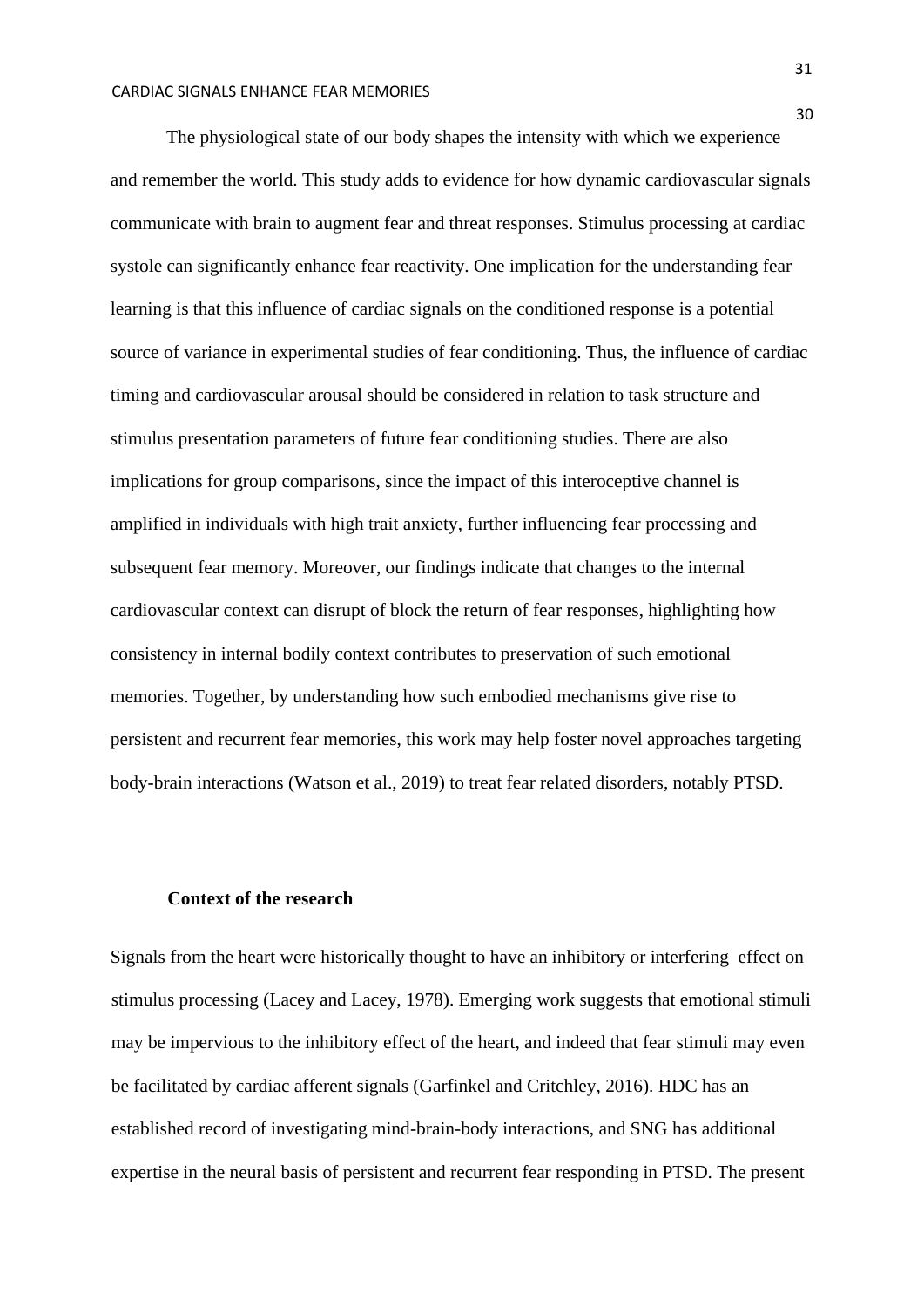work unites these interests, to investigate how signals from the heart can augment fear learning and fear memories. This research has implications for understanding embodied mechanisms of heightened and recurrent fear in both PTSD and anxiety. Moreover, it has broader implications for psychophysiological research more generally, suggesting that variation in SCR response can be influenced by the presentation of stimuli in relation to cardiac timing. By extension, the physiological state of the individual (calm versus aroused) will affect the stability of effects across experimental sessions. To both mitigate and understand these cardiac timing effects, continuous ECG measures into future conditioning studies will allow for cardiac related SCR analyses. Understanding these variables will help to reduce noise and variance induced by fluctuations in autonomic state on SCR and fear processing.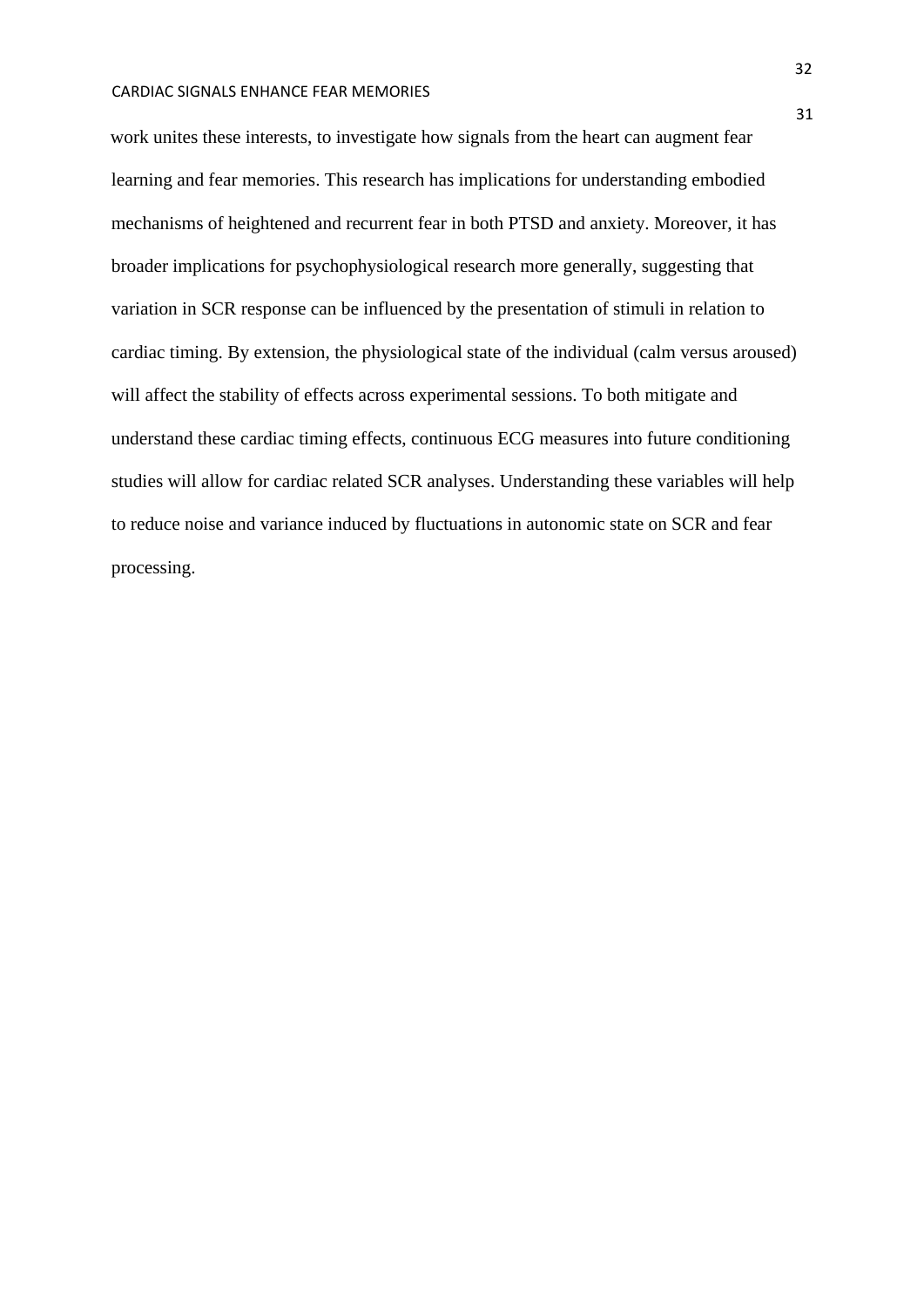### **Acknowledgements**

This work was supported by an ERC Advanced Grant to HDC (CCFIB AG 234150) which also supported SNG, CGvP, and DW. HDC and SNG are also part of the Sackler Centre for Consciousness Science which is supported via a donation from the Dr. Mortimer and Theresa Sackler Foundation.

# Author Note

This work was previously presented at Society for Psychophysiological Research (2017) *Embodied learning: How interoceptive signals from the heart affect fear conditioning and extinction.* S Garfinkel, CG van Praag, M Engels, D Watson, T Duka & H Critchley*, Psychophysiology 54, S32-S32.* 

### **Author contributions**

SNG, ME, TD and HDC designed the study, SLE, CDGvP, DW, ME ran experimental participants and processed data. MS processed data. SNG and ME analyzed data. All participated in the experimental write up.

# **Competing interests**

The authors declare no competing interests.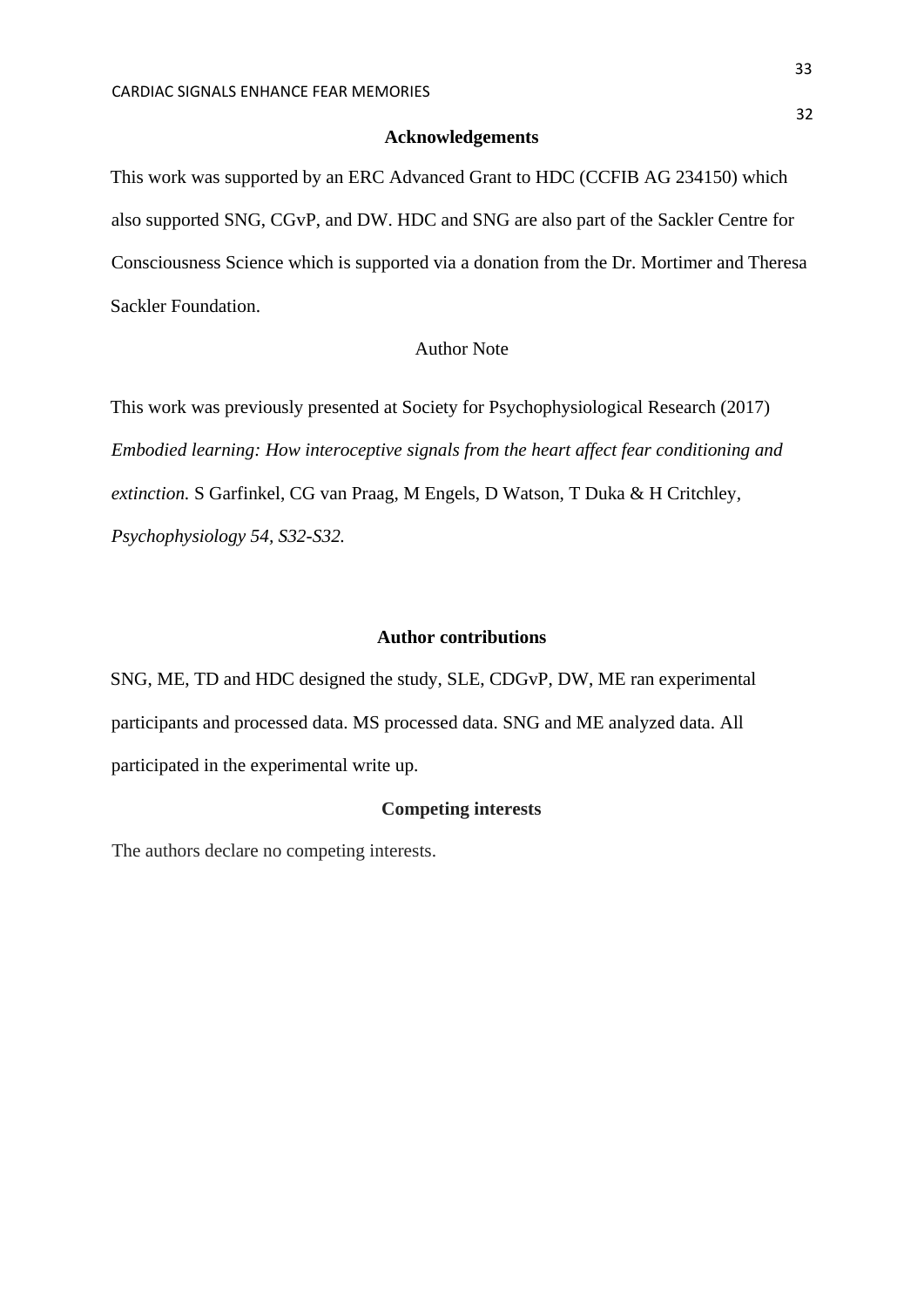### **References**

- Abercrombie, H.C., Speck, N.S., Monticelli, R.M., 2006. Endogenous cortisol elevations are related to memory facilitation only in individuals who are emotionally aroused. Psychoneuroendocrino 31, 187196.
- Achaibou, A., 2011. Fear Memories in the Human Brain: A Functional MRI Investigation of Acquisition and Inhibition of Aversive Conditioning. Universite de Geneve.
- Allen, M., Frank, D., Schwarzkopf, D.S., Fardo, F., Winston, J.S., Hauser, T.U., Rees, G., 2016. Unexpected arousal modulates the influence of sensory noise on confidence. Elife 5.
- Anderson, A.K., Phelps, E.A., 2001. Lesions of the human amygdala impair enhanced perception of emotionally salient events. Nature 411, 305-309.
- Azevedo, R.T., Garfinkel, S.N., Critchley, H.D., Tsakiris, M., 2017. Cardiac afferent activity modulates the expression of racial stereotypes. Nat Commun 8, 13854.
- Bradley, M.M., Greenwald, M.K., Petry, M.C., Lang, P.J., 1992. Remembering Pictures Pleasure and Arousal in Memory. J Exp Psychol Learn 18, 379-390.
- Cahill, L., 2000. Neurobiological mechanisms of emotionally influenced, long-term memory. Prog Brain Res 126, 29-37.
- Braithwaite, J.J., Watson, D.G., 2015. Issues surrounding the normalization and standardisation of skin conductane responses (SCRs). Technical Research Note. Selective Attention & Awareness Laboratory (SAAL), Behavioural Brain Sciences, School of Psychology, University of Birmingham.
- Cahill, L., McGaugh, J.L., 1998. Mechanisms of emotional arousal and lasting declarative memory. Trends Neurosci 21, 294-299.
- Cahill, L., Prins, B., Weber, M., Mcgaugh, J.L., 1994. Beta-Adrenergic Activation and Memory for Emotional Events. Nature 371, 702-704.
- Critchley, H.D., Eccles, J., Garfinkel, S.N., 2013. Interaction between cognition, emotion, and the autonomic nervous system. Handb Clin Neurol 117, 59-77.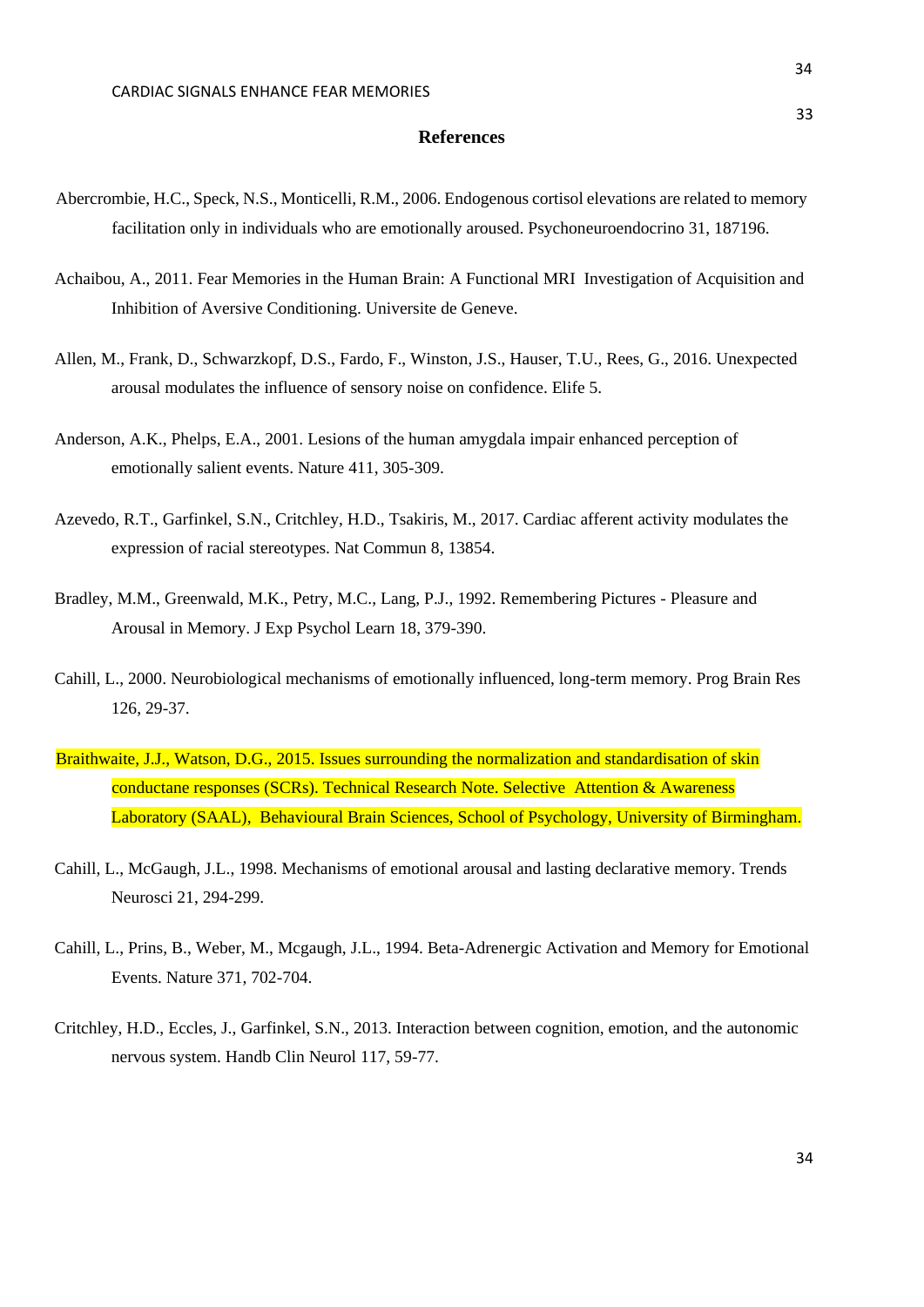- Critchley, H.D., Mathias, C.J., Dolan, R.J., 2002. Fear conditioning in humans: The influence of awareness and autonomic arousal on functional neuroanatomy. Neuron 33, 653-663.
- Damasio, A.R., Tranel, D., Damasio, H.C., 1991. Somatic markers and the guidance of behavior: theory and preliminary testing, in: Levin, H.S., Eisenberg, H.M., Benton, A.L. (Eds.), Frontal lobe function and dysfunction. Oxford University Press, pp. xv,427p.
- Dawson, M.E., Schell, A.M., Filion, D.L., 2017. The Electrodermal System, in: Cacioppo, J.T., Tassinary, L.G., Berntson, G.G. (Eds.), Handbook of Psychophysiology, vol. 4th Edition. Cambridge University Press, Cambridge, UK.
- Do Monte, F.H., Canteras, N.S., Fernandes, D., Assreuy, J., Carobrez, A.P., 2008. New perspectives on betaadrenergic mediation of innate and learned fear responses to predator odor. J Neurosci 28, 1329613302.
- Donadio, V., Kallio, M., Karlsson, T., Nordin, M., Wallin, B.G., 2002. Inhibition of human muscle sympathetic activity by sensory stimulation. J Physiol-London 544, 285-292.
- Duka, T., Weissenborn, R., Dienes, Z., 2001. State-dependent effects of alcohol on recollective experience, familiarity and awareness of memories. Psychopharmacology 153, 295-306.
- Dunn, B.D., Stefanovitch, I., Evans, D., Oliver, C., Hawkins, A., Dalgleish, T., 2010. Can you feel the beat? Interoceptive awareness is an interactive function of anxiety- and depression-specific symptom dimensions. Behav Res Ther 48, 1133-1138.
- Dworkin, B.R., Elbert, T., Rau, H., Birbaumer, N., Pauli, P., Droste, C., Brunia, C.H.M., 1994. Central Effects of Baroreceptor Activation in Humans - Attenuation of Skeletal Reflexes and Pain Perception. P Natl Acad Sci USA 91, 6329-6333.
- Edwards, L., McIntyre, D., Carroll, D., Ring, C., Martin, U., 2002. The human nociceptive flexion reflex threshold is higher during systole than diastole. Psychophysiology 39, 678-681.
- Edwards, L., Ring, C., McIntyre, D., Carroll, D., Martin, U., 2007. Psychomotor speed in hypertension: Effects of reaction time components, stimulus modality, and phase of the cardiac cycle. Psychophysiology 44, 459-468.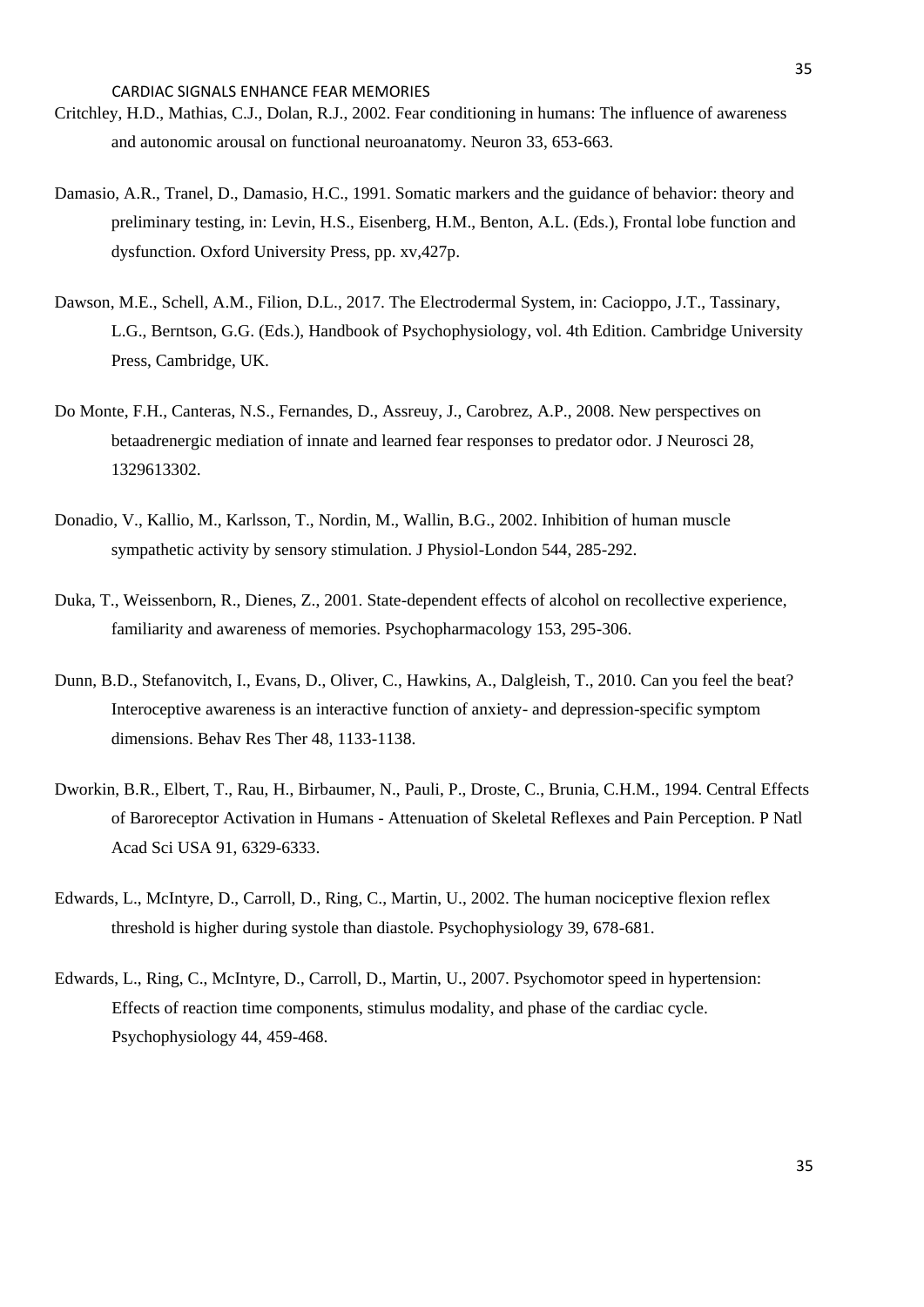- Edwards, L., Ring, C., McIntyre, D., Winer, J.B., Martin, U., 2009. Sensory detection thresholds are modulated across the cardiac cycle: Evidence that cutaneous sensibility is greatest for systolic stimulation. Psychophysiology 46, 252-256.
- Ehlers, A., Breuer, P., 1992. Increased Cardiac Awareness in Panic Disorder. J Abnorm Psychol 101, 371382.
- Garfinkel, S.N., Abelson, J.L., King, A.P., Sripada, R.K., Wang, X., Gaines, L.M., Liberzon, I., 2014a. Impaired Contextual Modulation of Memories in PTSD: An fMRI and Psychophysiological Study of Extinction Retention and Fear Renewal. J Neurosci 34, 13435-13443.
- Garfinkel, S.N., Barrett, A.B., Minati, L., Dolan, R.J., Seth, A.K., Critchley, H.D., 2013. What the heart forgets: Cardiac timing influences memory for words and is modulated by metacognition and interoceptive sensitivity. Psychophysiology 50, 505-512.
- Garfinkel, S.N., Critchley, H.D., 2016. Threat and the Body: How the Heart Supports Fear Processing. Trends Cogn Sci 20, 34-46.
- Garfinkel, S.N., Minati, L., Gray, M.A., Seth, A.K., Dolan, R.J., Critchley, H.D., 2014b. Fear from the Heart: Sensitivity to Fear Stimuli Depends on Individual Heartbeats. J Neurosci 34, 6573-6582.
- Garfinkel, S.N., Seth, A.K., Barrett, A.B., Suzuki, K., Critchley, H.D., 2015. Knowing your own heart: distinguishing interoceptive accuracy from interoceptive awareness. Biol Psychol 104, 65-74.
- Garfinkel, S.N., Tiley, C., O'Keeffe, S., Harrison, N.A., Seth, A.K., Critchley, H.D., 2016. Discrepancies between dimensions of interoception in autism: Implications for emotion and anxiety. Biol Psychol 114, 117-126.
- Godden, D.R., Baddeley, A.D., 1975. Context-Dependent Memory in 2 Natural Environments Land and Underwater. Brit J Psychol 66, 325-331.
- Gray, M.A., Rylander, K., Harrison, N.A., Wallin, B.G., Critchley, H.D., 2009. Following One's Heart: Cardiac Rhythms Gate Central Initiation of Sympathetic Reflexes. J Neurosci 29, 1817-1825.
- Hermans, D., Dirikx, T., Vansteenwegen, D., Baeyens, F., Van den Bergh, O., Eelen, P., 2005. Reinstatement of fear responses in human aversive conditioning. Behav Res Ther 43, 533-551.
- Hogarth, L., Dickinson, A., Austin, A., Brown, C., Duka, T., 2008. Attention and expectation in human predictive learning: The role of uncertainty. Q J Exp Psychol 61, 1658-1668.

James, W., 1884. What is an Emotion? Mind 9.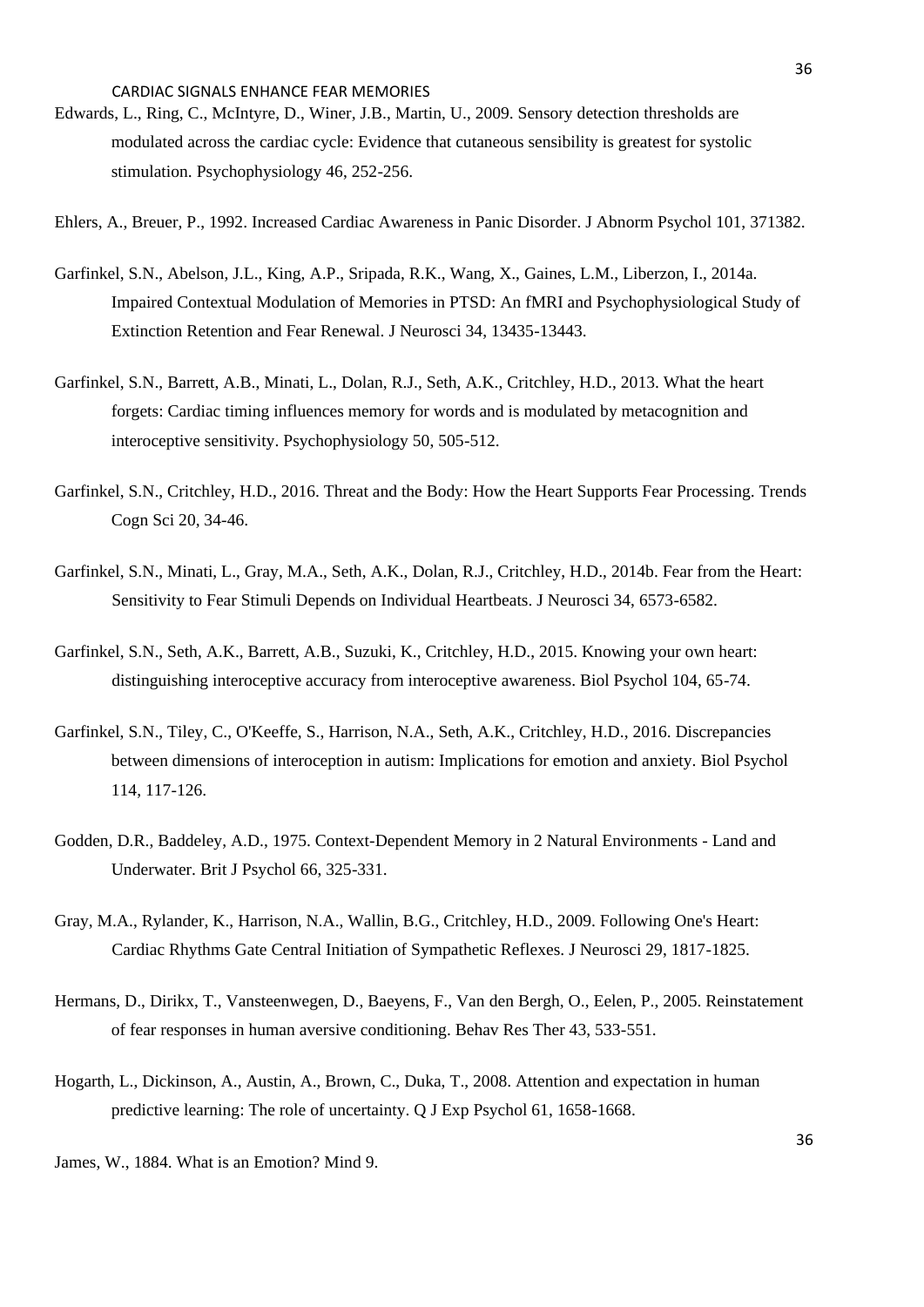- Jeffs, S., Duka, T., 2017. Predictive but not emotional value of Pavlovian stimuli leads to pavloviantoinstrumental transfer. Behav Brain Res 321, 214-222.
- Kandasamy, N., Garfinkel, S.N., Page, L., Hardy, B., Critchley, H.D., Gurnell, M., Coates, J.M., 2016. Interoceptive Ability Predicts Survival on a London Trading Floor. Sci Rep-Uk 6.
- Katkin, E.S., Reed, S.D., Deroo, C., 1983. A Methodological Analysis of 3 Techniques for the Assessment of Individual-Differences in Heartbeat Detection. Psychophysiology 20, 452-452.
- Kitamura, T., Ogawa, S.K., Roy, D.S., Okuyama, T., Morrissey, M.D., Smith, L.M., Redondo, R.L., Tonegawa, S., 2017. Engrams and circuits crucial for systems consolidation of a memory. Science 356, 73-+.
- Kreibig, S.D., 2010. Autonomic nervous system activity in emotion: A review. Biol Psychol 84, 394-421.
- LaBar, K.S., Gatenby, J.C., Gore, J.C., LeDoux, J.E., Phelps, E.A., 1998. Human amygdala activation during conditioned fear acquisition and extinction: a mixed-trial fMRI study. Neuron 20, 937-945.
- LaBar, K.S., Phelps, E.A., 2005. Reinstatement of conditioned fear in humans is context dependent and impaired in amnesia. Behav Neurosci 119, 677-686.
- Lacey, B.C., Lacey, J.I., 1978. Two-way communication between the heart and the brain. Significance of time within the cardiac cycle. Am Psychol 33, 99-113.
- Lewis, P.A., Critchley, H.D., 2003. Mood-dependent memory. Trends Cogn Sci 7, 431-433.
- Lim, C.L., Rennie, C., Barry, R.J., Bahramali, H., Lazzaro, I., Manor, B., Gordon, E., 1997. Decomposing skin conductance into tonic and phasic components. Int J Psychophysiol 25, 97-109.
- McGaugh, J.L., 2004. The amygdala modulates the consolidation of memories of emotionally arousing experiences. Annu Rev Neurosci 27, 1-28.
- McIntyre, D., Edwards, L., Ring, C., Parvin, B., Carroll, D., 2006. Systolic inhibition of nociceptive responding is moderated by arousal. Psychophysiology 43, 314-319.
- McIntyre, D., Kavussanu, M., Ring, C., 2008. Effects of arterial and cardiopulmonary baroreceptor activation on the upper limb nociceptive flexion reflex and electrocutaneous pain in humans. Pain 137, 550-555.
- Milad, M.R., Orr, S.P., Pitman, R.K., Rauch, S.L., 2005. Context modulation of memory for fear extinction in humans. Psychophysiology 42, 456-464.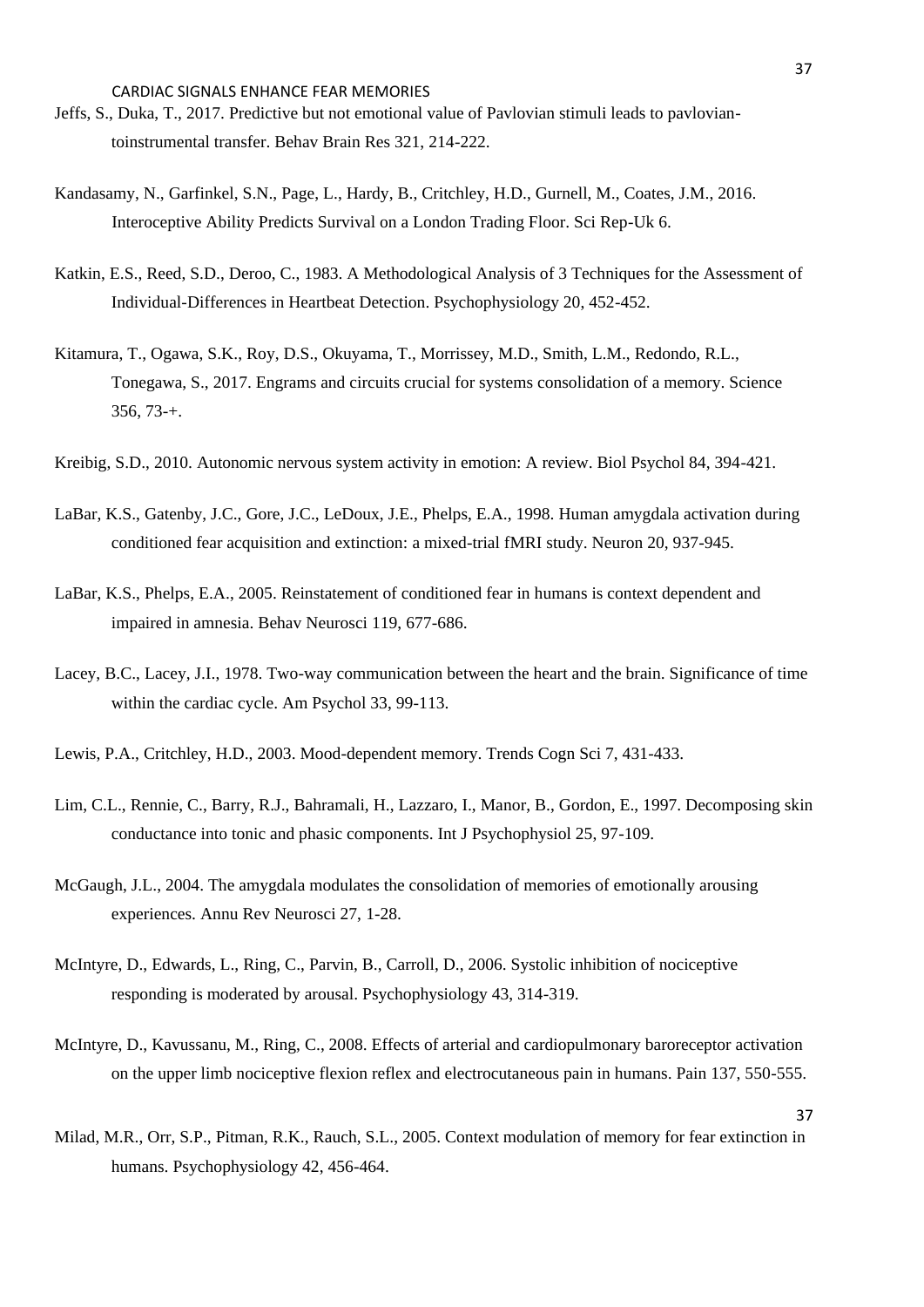- Milad, M.R., Wright, C.I., Orr, S.P., Pitman, R.K., Quirk, G.J., Rauch, S.L., 2007. Recall of fear extinction in humans activates the ventromedial prefrontal cortex and hippocampus in concert. Biol Psychiat 62, 446-454.
- Naring, G.W.B., Vanderstaak, C.P.F., 1995. Perception of Heart-Rate and Blood-Pressure the Role of Alexithymia and Anxiety. Psychother Psychosom 63, 193-200.
- Norrholm, S.D., Jovanovic, T., Vervliet, B., Myers, K.M., Davis, M., Rothbaum, B.O., Duncan, E.J., 2006. Conditioned fear extinction and reinstatement in a human fear-potentiated startle paradigm. Learn Mem 13, 681-685.
- O'Connell, R.G., Bellgrove, M.A., Dockree, P.M., Lau, A., Fitzgerald, M., Robertson, I.H., 2008. Self-Alert Training: Volitional modulation of autonomic arousal improves sustained attention. Neuropsychologia 46, 1379-1390.
- Okuda, S., Roozendaal, B., McGaugh, J.L., 2004. Glucocorticoid effects on object recognition memory require training-associated emotional arousal. P Natl Acad Sci USA 101, 853-858.
- Orr, S.P., Metzger, L.J., Lasko, N.B., Macklin, M.L., Peri, T., Pitman, R.K., 2000. De novo conditioning in trauma-exposed individuals with and without posttraumatic stress disorder. J Abnorm Psychol 109, 290-298.
- Paulus, M.P., Stein, M.B., 2006. An insular view of anxiety. Biol Psychiat 60, 383-387.
- Phelps, E.A., LeDoux, J.E., 2005. Contributions of the amygdala to emotion processing: From animal models to human behavior. Neuron 48, 175-187.
- Pollatos, O., Traut-Mattausch, E., Schroeder, H., Schandry, R., 2007. Interoceptive awareness mediates the relationship between anxiety and the intensity of unpleasant feelings. J Anxiety Disord 21, 931-943.

Rachman, S., 1989. The Return of Fear - Review and Prospect. Clin Psychol Rev 9, 147-168.

Rashid, A.J., Yan, C., Mercaldo, V., Hsiang, H.L.L., Park, S., Cole, C.J., De Cristofaro, A., Yu, J., Ramakrishnan, C., Lee, S.Y., Deisseroth, K., Frankland, P.W., Josselyn, S.A., 2016. Competition between engrams influences fear memory formation and recall. Science 353, 383-387.